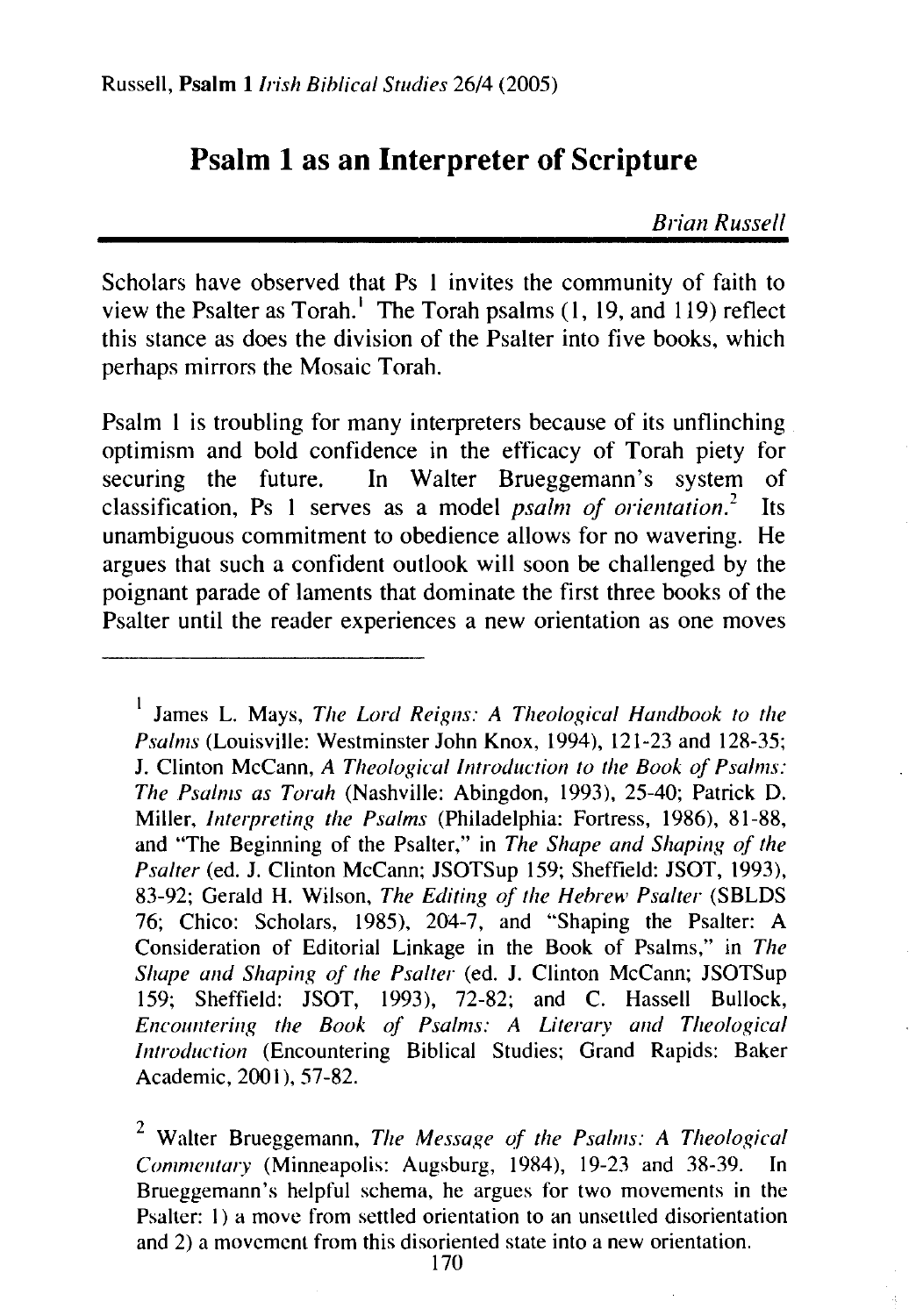through the concluding books of the Psalter. Brueggemann's schema has proven to be a helpful one for interpreters. Yet a close reading of Ps 1 suggests that it is less a starting point from which one departs into a movement from *orientation* to *disorientation* to *new orientation* than it is a hermeneutical introduction to the Psalter that betrays a sober yet secure view of the life of the faithful through commitment to Torah.

Psalm I not only identifies devotion to Torah as the "way of the righteous," but its authorial voice also embodies attentiveness to Scripture through its dependence on and interpretation of other texts. In fact, Ps 1 is a tapestry of the writings of ancient Israel. In its first three verses, Ps 1 alludes to Deut 6:6-9; Josh 1 :8; Gen 39:3, 23; Jer 17:5-8; and Ezek 47:12. These five allusions serve a critical exegetical function by actually modeling the very devotion to Torah that the psalm extols and by interpreting reality in light of this reading.

The body of this paper will demonstrate that Ps 1 does indeed allude to these texts (and not vice versa) and explore the effects of these allusions on the reader.<sup>3</sup> The study concludes with a series of critical reflections.

## I. Texts **Interpreted by Psalm 1**

The author or authors of Ps I drew upon other texts from ancient Israel for inspiration. Parallels between Ps 1 and other biblical passages have been noted by some commentators.<sup>4</sup> In the majority

<sup>3</sup> Following Richard Hays, *Echoes of Scripture in the Letters of Paul*  (New Haven: Yale University, 1989), 14, allusion is defined as "the imbedding of fragments of an earlier text with a later one...the voice of Scripture, regarded as authoritative in one way or another, continues to speak in and through later texts that both depend on and transform the earlier."

<sup>&</sup>lt;sup>4</sup> For example, Carroll Stuhlmueller in *Psalms I (Psalms 1-72)* (OTM; Wilmington: M. Glazier, 1983), 58, writes, "In many subtle ways then,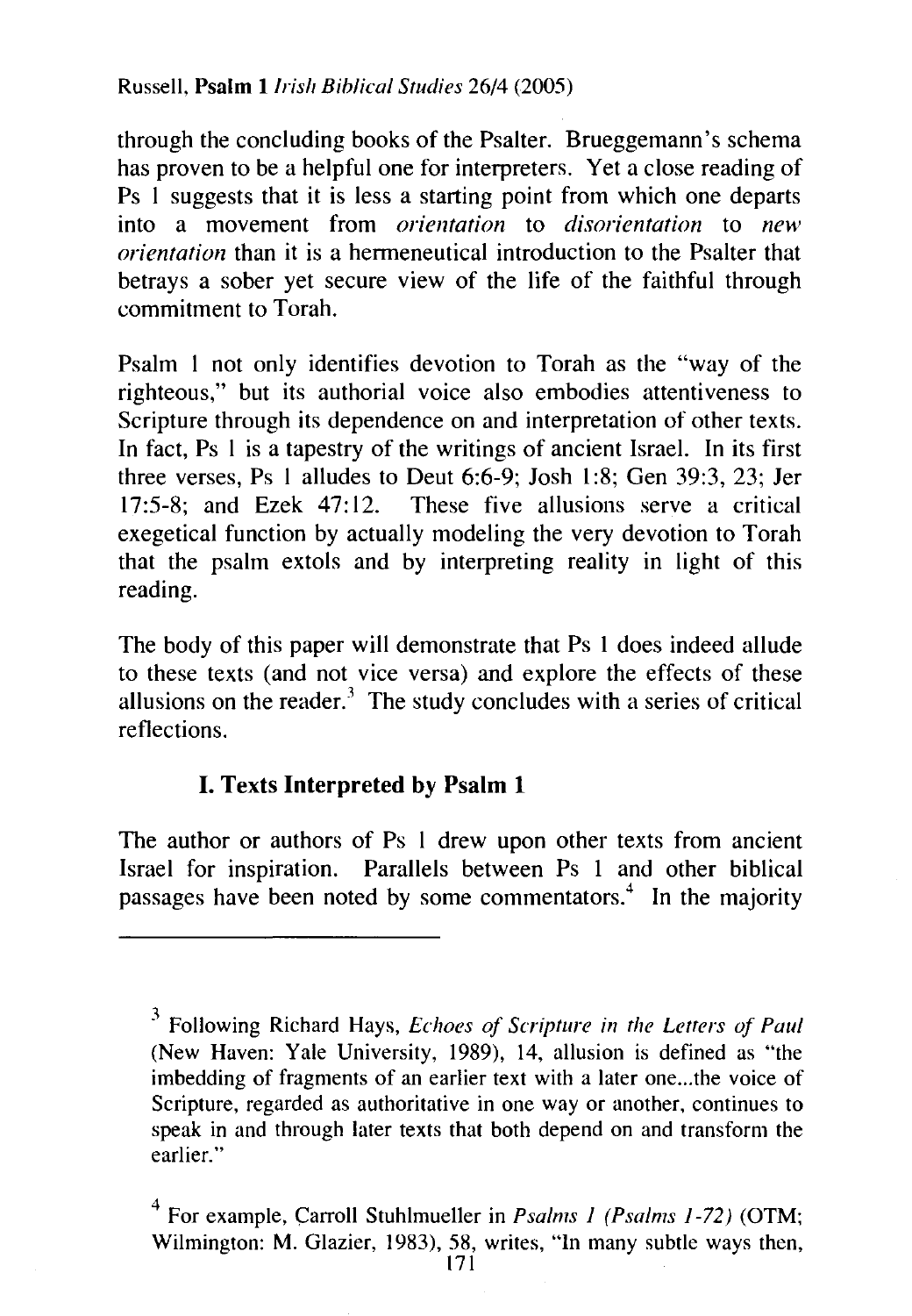#### Russell, **Psalm** *llrish Biblical Studies* 26/4 (2005)

of such studies, however, the direction of dependence is either assumed, or similar passages are mentioned as parallels without any explanation of the nature or significance of the relationship. $5$  None of the alleged allusions studied below is signaled explicitly in the text of Ps 1. The primary criteria used to discern allusions are similarities in vocabulary (including synonyms), phraseology, and context. These data are then analyzed for clues regarding the direction of the borrowing.<sup>6</sup>

#### A. Deuteronomy 6:6-9

Deuteronomy 6:6-9 falls immediately after Moses' initial recitation of the Shema' and conceives of a lifestyle for the practical appropriation of this fundamental commandment. Deuteronomy 6:7

Ps 1 represents a medley of many biblical traditions...." Cf. S. Bullough, "The Question of Metre in Psalm 1", *VT* 17 (1967): 45. On the relationship between Josh 1:8 and Ps 1:3, he writes, "Everyone notices the echoes in Ps. i from Joshua i 8...."

5 E.g., Nahum Sama in *Song of the Heart: An Introduction to the Book of Psalms* (New York: Schocken, 1993), 40 describes Jer 17:7-8 as "a close parallel" to Ps 1:3 without elaboration. Much earlier, Charles Briggs, *A Critical and Exegetical Commentary on the Book of Psalms*  (ICC; 2 vols.; New York: C. Scribner's Sons, 1907), 1:3, argued that the psalmist was dependent on Jer 17:5-8; Ezek 47:12; and Josh 1:8. His argument was based chiefly on the assumption of a late date for Ps 1.

 $<sup>5</sup>$  For a more detailed discussion of the method employed here, see Brian</sup> D. Russell, "The Song of the Sea: The Date and Theological Significance of Exodus 15:1-21" (Ph.D. Diss., Union Theological Seminary and Presbyterian School of Christian Education, 2002), 183- 96. See also Michael Fishbane, *Biblical Interpretation in Ancient Israel*  (Oxford: Clarendon, 1985), 281-440 (esp. 283-87); Hays, *Echoes of Scripture in the Letters (if Paul,* 25-32; Benjamin D. Sommer, *A Prophet Reads Scripture: Allusion in Isaiah 40-66* (Contraversions: Jews and Other Differences; Stanford: Stanford University, 1998), 6-31; and Beth L. Tanner, *The Book of Psalms Through the Lens of lntertextuality*  (Studies in Biblical Literature 26; New York: Peter Lang, 2001), 39-83.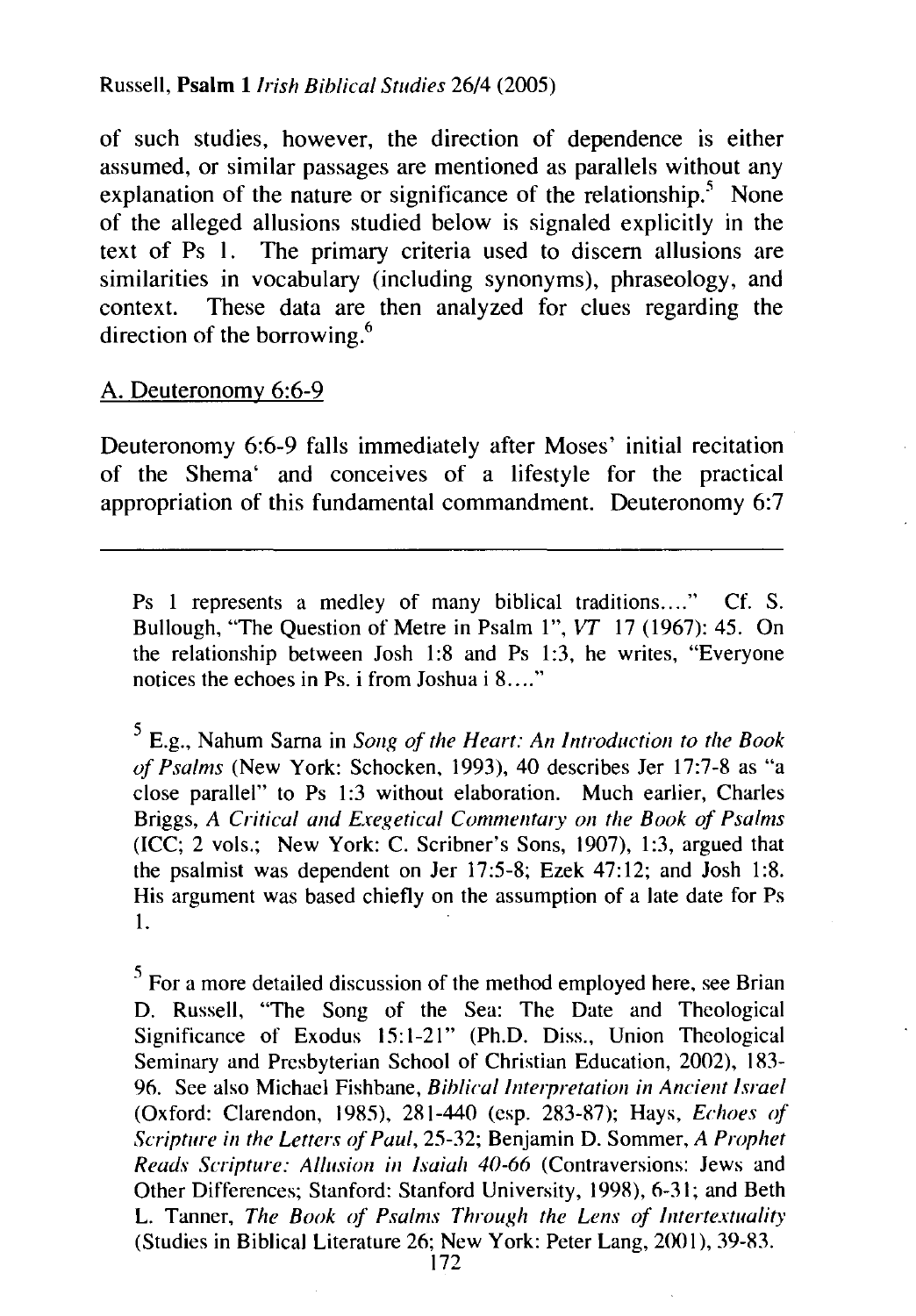Russell, Psalm I *Irish Biblical Studies 26!4* (2005)

exhorts a practice in which God's commands continually occupy the focus of the family. The writer employs four verbs whose sphere of activity encompasses virtually all of the movements of life: dwelling/sitting, walking, lying down, and rising up. Psalm 1:1 echoes this passage in terms of the happy person's avoidance of  $e$ vildoers<sup>7</sup> (underlining words held in common):

Deut 6:7

111:. lrl:::J~:., ln~:.:. lrl:::Jt:j:::J CJ:. n1:.11 TJ:J ~ cmJd1 ll'j1p:J1 l:::l:::ld:J1

Recite them to your children and talk about them when you are sitting at your home and when you are walking on the path, when you are lying down and when you are getting up.

 $Ps 1.1h$ 

CJ~Y~ :Jdm:.1 1/'jlJ ~~ c~~~n 111:J1 Cl~lJt:j1 nYl':J l~i1 ~~ :Jt:j~ ~ ~

Who does not walk in the counsel of the wicked or stand in the path of sinners or sit in the seat of mockers.  $8$ 

 $<sup>7</sup>$  The medieval commentator Abraham Ibn Ezra made explicit this link</sup> centuries ago. On verse one, he wrote, "The import of this verse resembles what Moses said about the Torah, and the first fundamental of the Torah is the declaration of the unity of God 'when you sit in your house and walk on the road and lie down and rise up' (Deut. 6:7)." For this translation, see Uriel Simon, *Four Approaches to the Book of Psalms: From Saadiah Gaon to Abraham lbn E:ra* (Trans. by L. J. Schramm; Albany: SUNY, 1991), 322. Cf. S. C. Reif, "IBN EZRA ON PSALM I l-2", VT 34/2 (1984): 232-36.

<sup>8</sup> Against the charge that the words shared between these two verses are too common to serve as cogent evidence for an intertextual relationship, consider that these three words occur together in only twelve verses in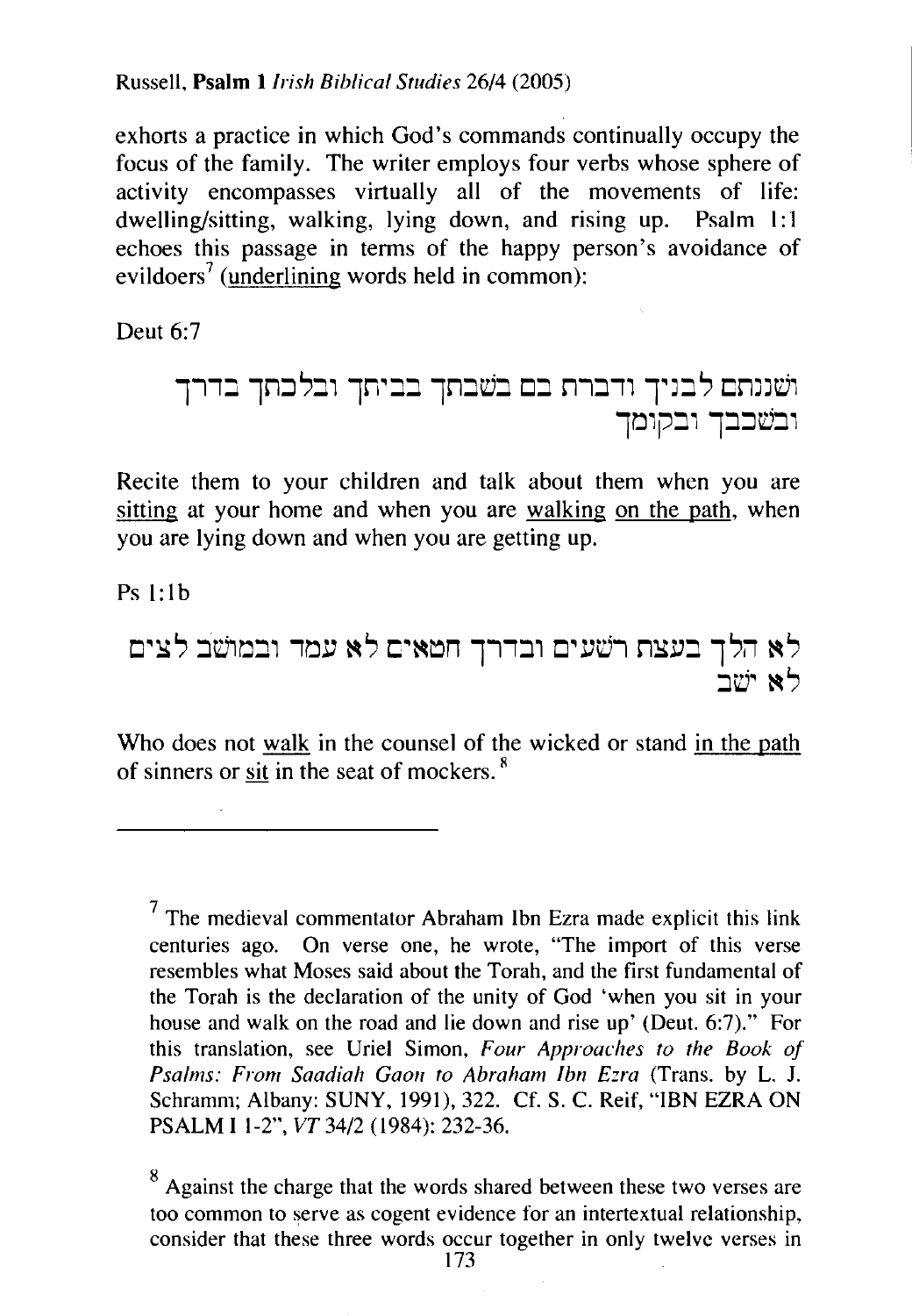The direction of dependence is clearly from Deuteronomy to the psalmist. First, the context of Deut 6 focuses on devotion to Yhwh including instructions for passing on this piety inter-generationally. Psalm 1 assumes this sort of backdrop.<sup>9</sup> Second, within the structure of Deuteronomy, Deut 11:19 repeats 6:7 almost verbatim and forms a loose inclusio around the Mosaic exhortations to obedience. This indicates the centrality of the phraseology to the overall arrangement<br>of Deuteronomy. Third, if Ps 1 is the putative source for Third, if Ps 1 is the putative source for Deuteronomy, why the expansion of the psalm's tight three-fold description of movement to four verbs and, more importantly, why use a negative description of the wicked as a model for constructing a description of obedient behavior?

An objection to this proposed allusion is that the verb  $\Box \Box \Box$  does not occur in Deut 6:7. Instead, Deut 6 uses the phrase 101P 1::Jib:n. This may be explained in two ways. First, if Deut 6:7 is the source for Ps 1, the psalmist may have dropped one of the verbs for the sake of poetic artistry. This allows the poet to construct three parallel cola. Second, no essential meaning is lost because  $\mathbb{Z}$  is is used frequently in parallel with  $\Box \Box \Box$  (Job 8:13; Nah 1:6; cf. Josh 3:16, Ezek 3:28, Job 29:8, and Est 8:4) and  $\exists \ddot{w}$  with  $\exists \exists \dddot{w}$  (Ps 4:9, cf. Lev 15:4, 20, and 26).

Additional support for the link between the two texts is the probability that  $\Box$ ה ודברת בה in Deut 6:7 carries the same connotation

the Hebrew Bible (Deut 6:7; 11:19; Josh 2:22; 9:11; Judg 5:10; 1 Kgs 8:25; 19:4; 2 Chr 6:16; 21:13; Ps 1:1; 101:6; Jer 35:15). Furthermore, when the synonyms  $\Box$ קו $\Box$  and  $\Box$  are considered, the range of verses in which these words occur together is reduced to Deut 6:7; 11:19; and Ps  $1:1.$ 

9 Patrick D. Miller, Jr., "Deuteronomy and Psalms", in *Israelite Religion and Biblical Theology: Collected Essays* (JSOTSup 267; Sheffield: JSOT, 2000), 329. Commenting specifically on Deut 6:6-9; he writes, "The activity enjoined in Deut. 6:6-9 expresses a constant and total commitment to the law of the Lord comparable to what is pronounced the blessed way of the righteous in Psalm I."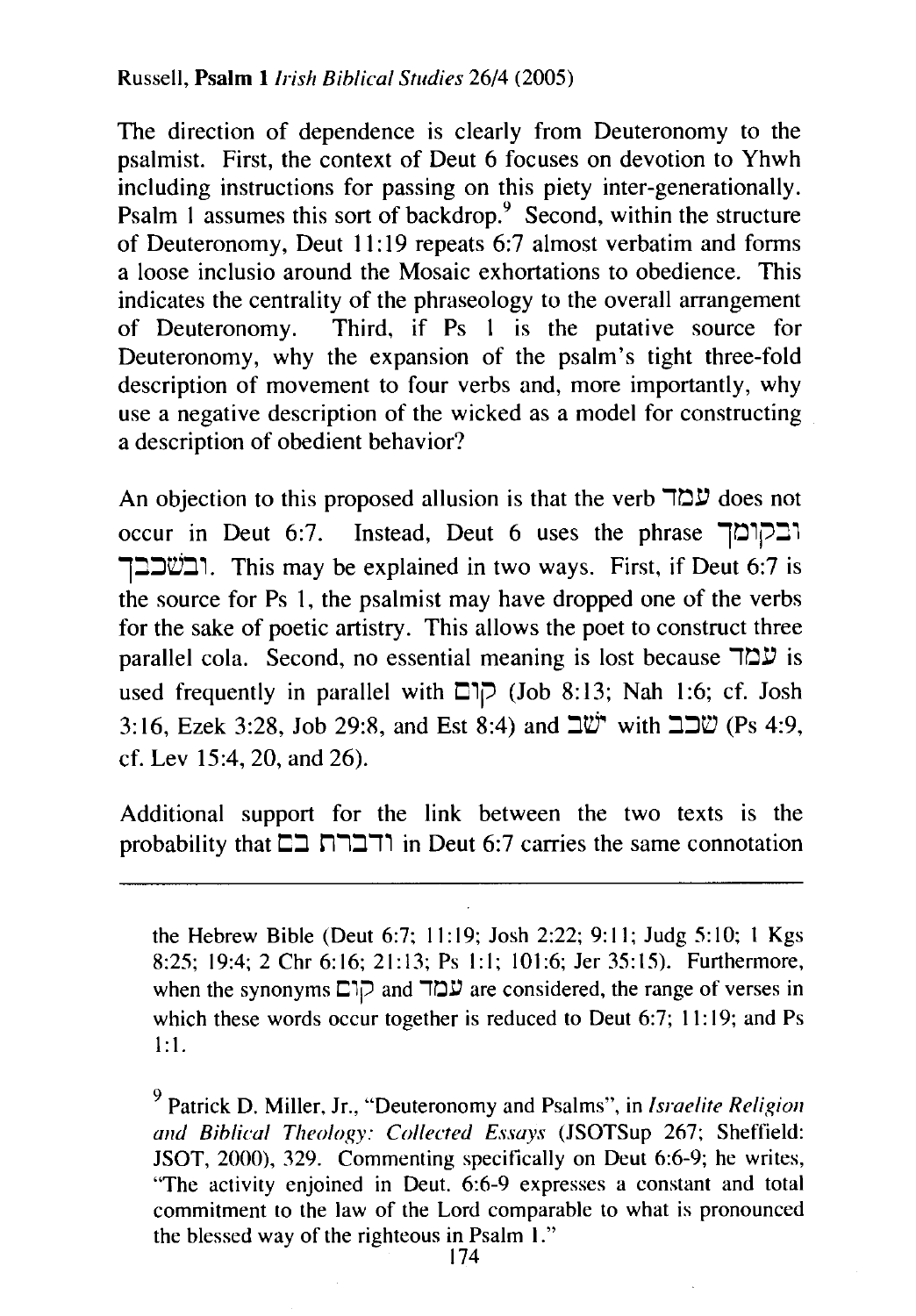Russell, **Psalm** I *Irish Biblical Studies* 26/4 (2005)

as  $\overline{1}$ in Ps 1:2.<sup>10</sup> Both constructions imply an oral component comprised of a repetition or murmuring of the law.<sup>11</sup>

This allusion to Deut 6 links the steadfast commitment of the psalmist to Yhwh's Torah with Deuteronomy's emphasis on wholebeing devotion to Yhwh.<sup>12</sup> Psalm 1 is no call for a stale legalism, but a paradigm for a life lived for and with God. It also implicitly supports the psalm's overarching contrast between the way of the righteous and of the wicked. These two spheres of existence are polar opposites. For the Torah-centered Israelite, the description of the wicked in v. 1b would have evoked the positive imagery of Deut 6:7. Thus, by a subtle allusion to Deuteronomy, the psalmist offers the attentive reader the antithesis of  $Ps 1:1b$ .

B. Joshua 1:8

Psalm 1:2 and Josh 1:8 are virtually identical. This implies an allusive relationship:

ובתורתו יהגה יומם ולילה Ps 1:2

And on his law he meditates day and night.

 $10$  Ibid. Miller is influenced by Georg Fischer and Norbert Lohfink, "Diese Worte sollst du summen': Dtn 6, 7 w<sup>e</sup>dibbarta bam – ein verlorener Schlüssel zur meditativen Kultur in Israel", *TP* 62 (1987): 59-72. Below this paper will argue that the phrase in Ps 1:2 is borrowed from Josh 1:8, which also stands under the influence of Deuteronomy.

 $^{11}$  is used for a variety of oral expressions: a lion's roar (Isa 31:4), muttering (lsa 8:9), and speaking (Ps 37:20).

<sup>12</sup> G. André, "'Walk', 'Stand', and 'Sit' in Psalm I 1-2",  $VT$  32 (1982): 327, comes close to this conclusion by highlighting the allusion in 1:1 to Deut 6. She, however, misses the dynamic function of Torah and instead argues that the Psalm posits the happy individual as "the one who constantly, in word and deed, confesses YHWH as the one and only God."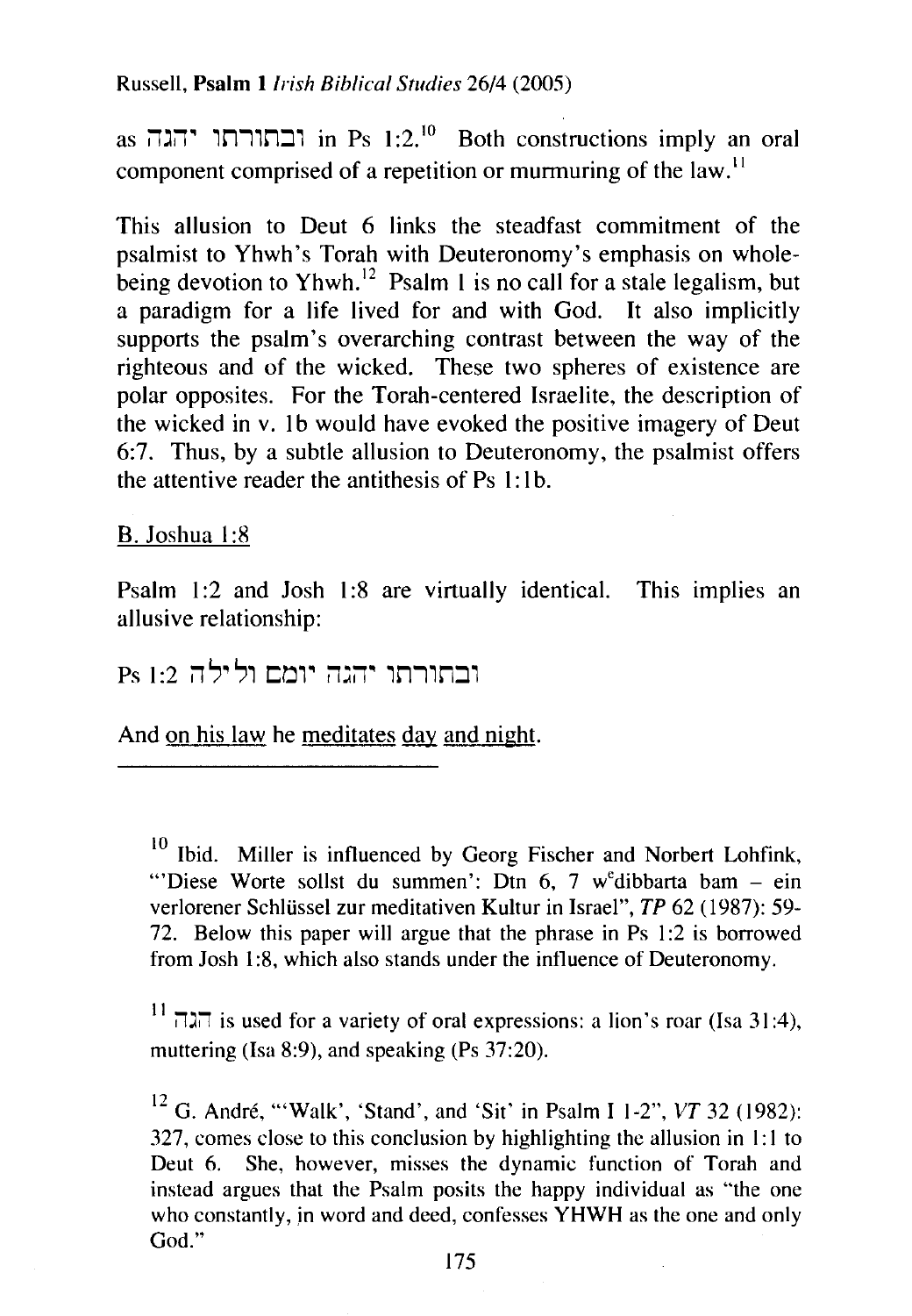Josh 1:8 ווהגית בו יומם ולילה 1:8 (the antecedent of 1:8  $\overline{11}$ ומפר התורה **I** 

And you will meditate on it day and night.

These two texts are the only ones in the Bible with this clause in common. Scholars are mixed on the direction of borrowing.<sup>13</sup> The evidence for the dependence of Ps 1 on Josh I turns on the likelihood that Josh 1:1-9 is based in part on Deut 17:14-20 and employs other features common to the Deuteronomistic history.

A study of the key features of Josh 1 demonstrates convincingly its close relationship with Deuteronomy and the Deuteronomistic history. Joshua 1:7 records the injunction characteristic of Deuteronomy and the Deuteronomistic history:

אל־תסור...ימין ושׂמאל

You will not turn... to the right or the left.<sup>14</sup>

In Deut  $17:18$ , the instruction is specifically for the king. Attentiveness to the Book of the Torah is the defining characteristic of an Israelite king. The degree to which he will succeed is tied inextricably to his commitment to a lifestyle marked by Torah devotion. In Josh 1, Joshua is not a king, but he is the first to lead

<sup>13</sup>E.g., Patrick D. Miller, Jr., *Interpreting the Psalms* (Philadelphia: Fortress, 1986), 86, writes, "The Lord's words sound almost like a quotation or pastiche from Psalm I (or vice versa)."

<sup>&</sup>lt;sup>14</sup> Deut 2:27, 5:32, 17:11, 17:20, 28:14; Josh 1:7; 23:6; 1 Sam 6:12; and 2 Kgs 22:2. This point is strengthened by the observation that such a phrase occurs elsewhere in the Hebrew Bible only in Prov 4:27 and the derivative 2 Chr 34:2.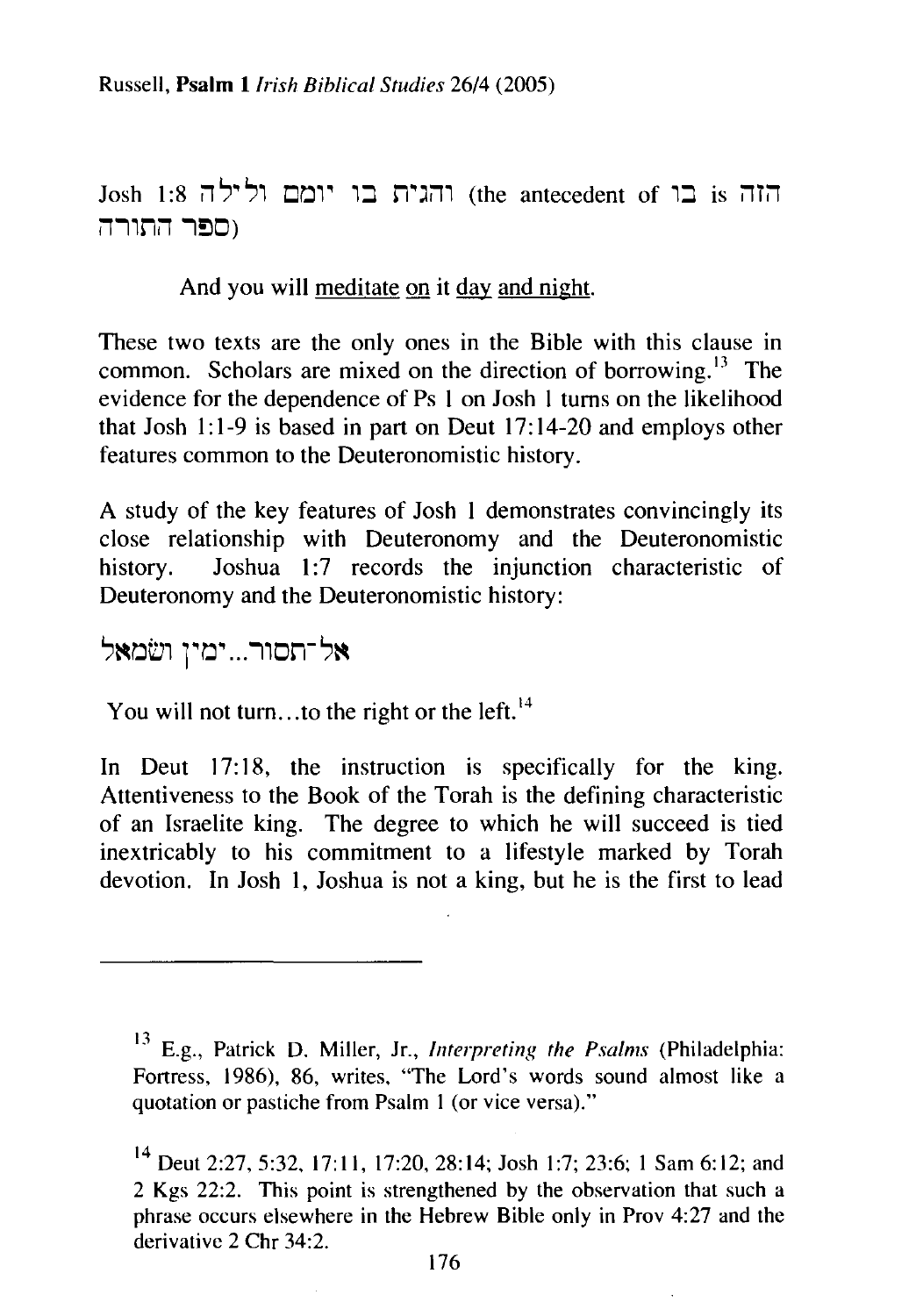Russell, **Psalm 1** *Irish Biblical Studies* 26/4 (2005)

Israel after Moses' passing and is portrayed in quasi-royal terms. <sup>15</sup> Joshua's time of leadership as well as that of future kings is to be marked by obedience to the Torah given through Moses (Deut 17:14-  $20$ ). In Ps 1, there is no explicit warrant for limiting the injunction to royalty alone. 16 Rather, Ps **1** applies the charge given to Joshua in a universalizing move to any would-be "happy man" ( $\ddot{\mathbf{w}}$ " $\ddot{\mathbf{N}}$ ).

Deuteronomy 17:18 and Josh 1:8 describe the Torah as a book (ספר התורה 1:8 Josh 1:8 וספר התורה). The exact phrase in Josh  $1:8$ throughout Deuteronomy and the Former Prophets.<sup>17</sup> Psalm 1 assumes either the idea of a book or more likely, as will be suggested below, has already expanded the scope of the term *Torah* to include more than the Mosaic Book of the Torah.

Given the close connections between Deut 17:14-20 and Josh **1,** the precise phrase  $\vec{a}$ ן והגית בו יומם ולילה that connects Josh 1:8 to Ps 1:2 likely finds its provenance in Deut 17:19 1~~n ~rJ~-'?::J **1:::1** 

<sup>&</sup>lt;sup>15</sup> For this last point, see Richard D. Nelson, "Josiah in the Book of Joshua", *JBL* 100 (1981): 531-40. Nelson demonstrates that strong parallels exist between the portrayal of Joshua and Josiah. For our purposes, he notes links between Josh 1 and Deut 17.

 $16$  This statement needs to be evaluated against a canonical reading of the Psalter as a whole. See Mays, *The Lord Reigns,* 132-33 and Miller, 'The Beginning of the Psalter," 91-92. Arguably, at one level, the king functions as the "ideal Israelite." Yet, in the end, the Psalter as Scripture serves as an authoritative guide to prayer and character formation for all the people of God. In short, both Ps 1 and the canonical Psalter aim to instruct God's people on how to live in this world. See J. Clinton McCann, Jr., "'The Way of the Righteous' in the Psalms" in *Character and Scripture: Moral Formation, Community, and Biblical Interpretation (ed. William P. Brown; Grand Rapids: Eerdmans, 2002),* 136-37.

 $17$  Deut 28:61, 29:20, 30:10, 31:26; Josh 8:31, 34; 23:6; 24:26; 2 Kgs 14:6; 22:8; 22:11; and 23:24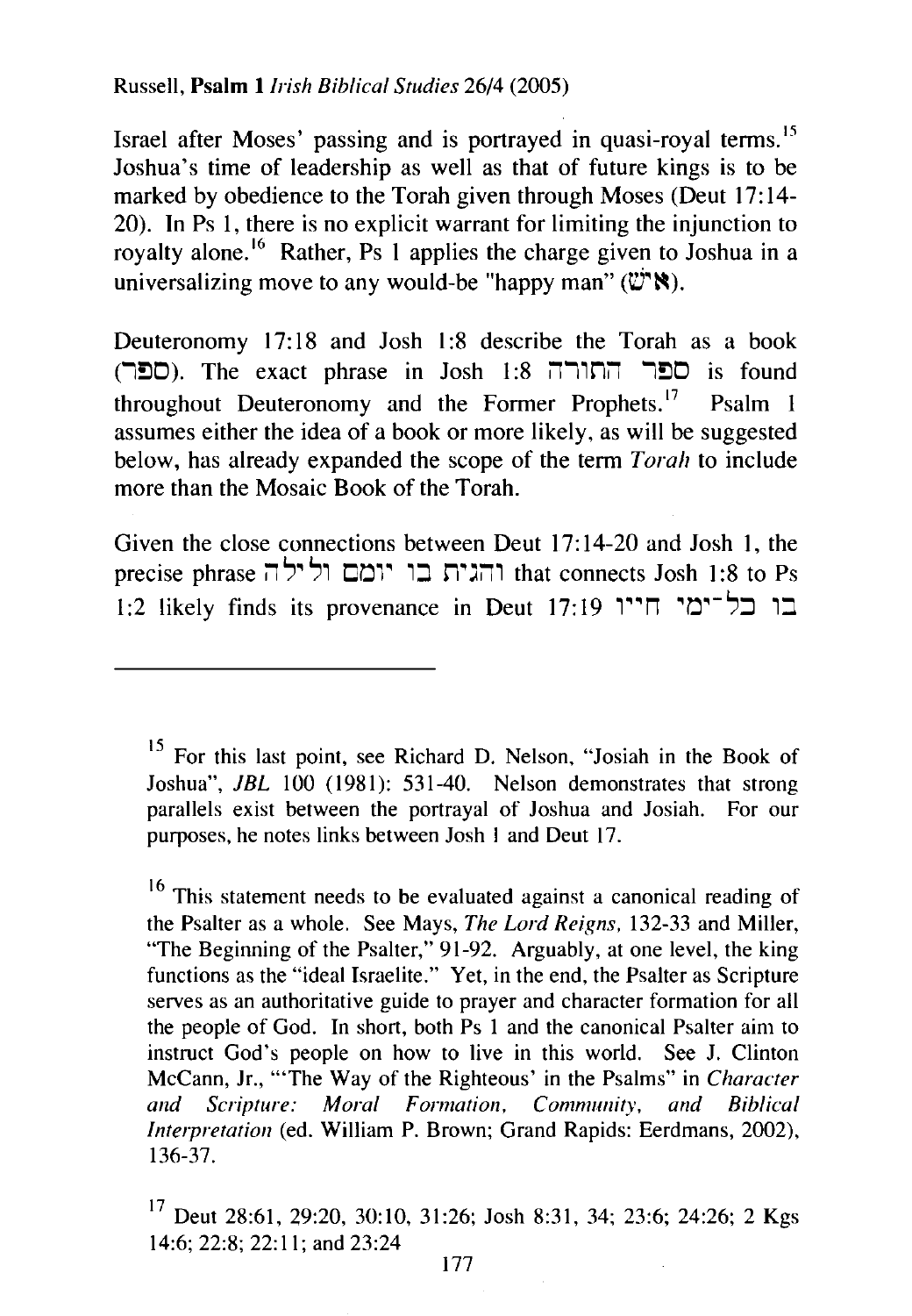Russell, **Psalm** *1/rish Biblical Studies* 26/4 (2005)

 $\blacksquare$ 1, The synonyms  $\blacksquare$ קרא both suggest individual study with an oral component.<sup>18</sup> The object of both verbs is Yhwh's  $T$ orah. The two adverbial phrases ('תל־ימי חייו and יומם ול are close parallels. Most importantly, both phrases occur in Joshua  $(1:5; 4:14)$  and Deuteronomy  $(28:66)$  suggesting that the change of wording is compatible with the style of each author.

Both Deut 17 and Josh **1** use the particle 1s.m ', to introduce purpose clauses that describe the successful end of the life devoted to Torah (Deut 17:20; Josh 1:8). The more discursive writing style of Deut 17 and Josh 1 contrasts with the prosody of Ps 1 in which the clause describing success (1 ,3c) follows an elegant simile.

All of the above evidence suggests that the phrase in common between Josh 1:8 and Ps 1:2 finds its provenance in Deuteronomy. The deuteronomistic writer behind Josh **1:** 1-9 has crafted the introduction to Joshua with an eye to Deuteronomy. The likelihood then is that the writer of Ps 1 borrowed an entire clause from Josh **1.**  The reverse of this proposed line of dependence seems unlikely.<sup>19</sup>

This allusion invites the audience of Ps 1 to embody the way of life envisioned originally for Israel's leaders. In the worshipping community served by the Psalter, there is a democratization of the mandate for devotion to Torah.

C. Jeremiah 17:5-8

 $18$  Both roots occur in Isa 31:4.

 $19$  This conclusion calls into question the suggestions of Sheppard that Josh I is dependent upon Ps I and that both passages are examples of the sapientializing of the Old Testament. The close ties between Deut 17 and Josh I mitigate any need to posit additional layers of redaction in either Josh I or Ps I. See Gerald T. Sheppard, "Theology and the Book of Psalms", *lnt* 46 (1992): 153.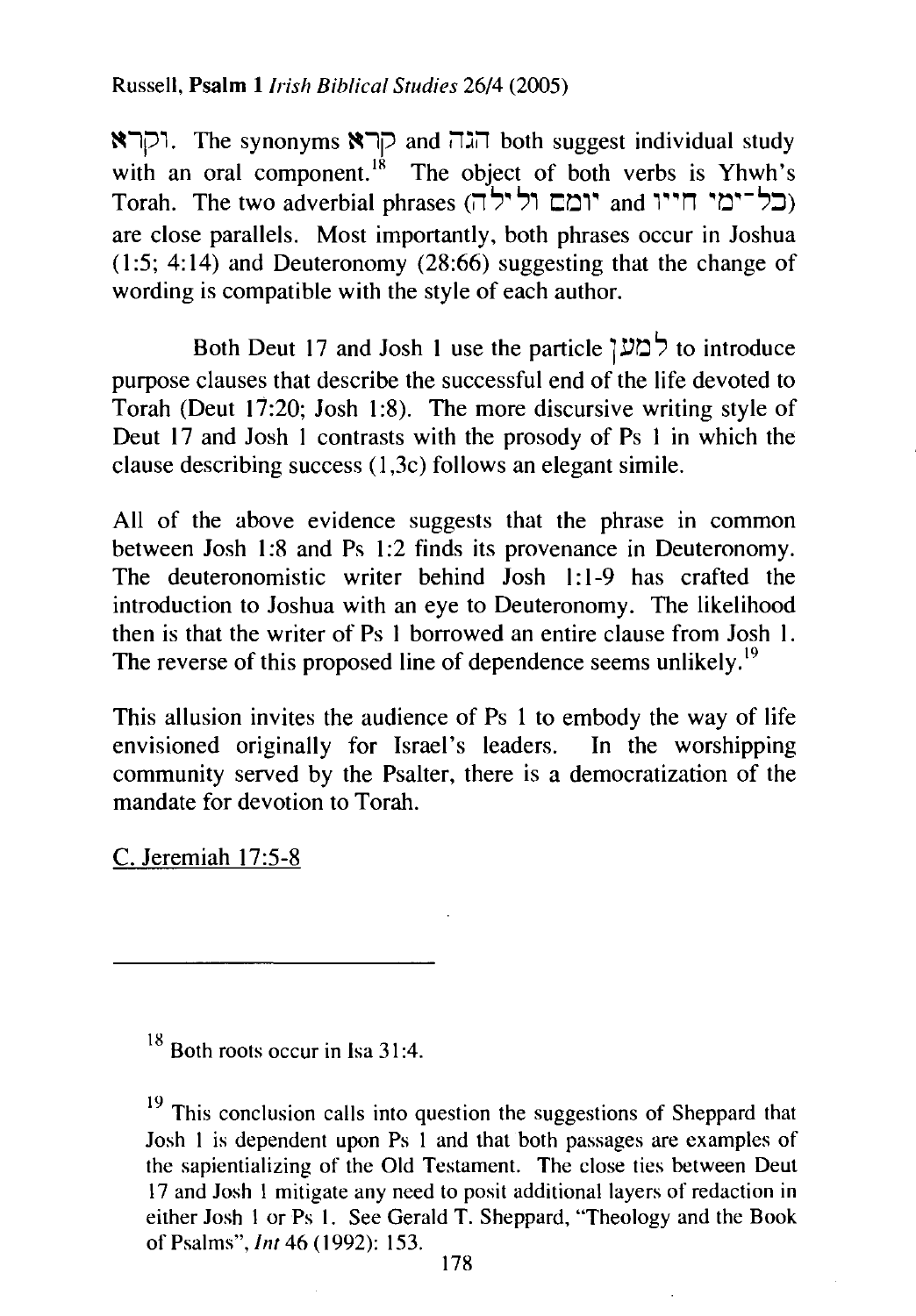When the psalmist compares the result of the life devoted to Torah to the fecundity of a tree planted by the water, the writer draws upon a time tested motif.<sup>20</sup> Yet, when the language is closely examined, the evidence points to a conscious borrowing from Jer 17:5-R. The similarity of the two contexts is clear.<sup>21</sup> Both are structured around a pronounced contrast of the righteous and the wicked (or the blessed and the cursed), and arboreal imagery is used to illustrate the result of each way of life. Below are two sets of similar lines. The first

#### **Chapter 4**

As for the heated man in the temple,

He is like a tree growing indoors;

A moment lasts its growth of shoots.

Its end comes about in the woodshed;

It is tloated far from its place,

The tlame is its burial shroud.

The truly silent, who keeps apart,

He is like a tree grown in a meadow.

It greens, it doubles its yield,

It stands in front of its lord.

Its fruit is sweet, its shade delightful,

Its end comes in the garden.

For a helpful summary of ancient Near Eastern usage, see William P. Brown, *Seeing the Psalms: A Theology of Metaphor* (Louisville: Westminster John Knox, 2002), 58-78.

 $21$  Contra James A. Durlesser, "Poetic Style in Psalm 1 and Jeremiah 17:5-8: A Rhetorical Critical Study", *Semitics* 9 (1984): 30-48. He argues that Jcr 17 and Ps I drew upon a common stock of expressions and illustrations. His principal argument relies on rhetorical criticism to aver that the literary style and structure employed by each is too different for the texts to be related. He fails to appreciate that allusive links between texts arc more dynamic and do not have to be wedded to formal structural features between texts. Furthermore, the precise repetition of key phraseology between the texts suggests a closer relationship than a mere sharing of a common motif.

<sup>20</sup> E.g., "Instruction of Amenemope" (ea. 1100 BCE) in *The Context of Scripture* (eds. W. Hallo and K. L. Younger; 3 vols; Leiden- New York: • 1996), 1:117: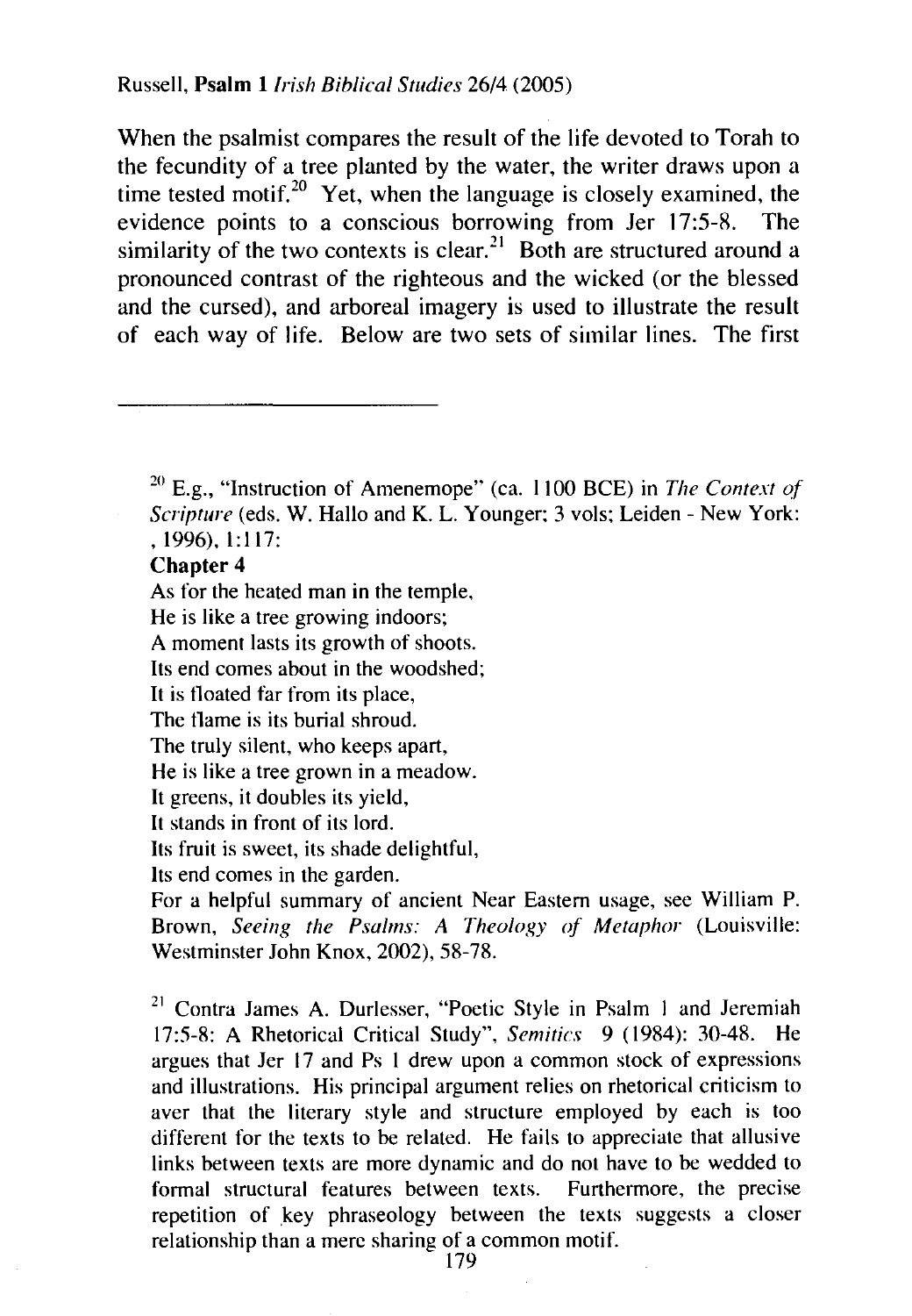uses a similar clause structure with roughly synonymous vocabulary. The second are virtually identical lines:

| Ps 1:1a אשרי האיש אשר                                | Happy is the man who |
|------------------------------------------------------|----------------------|
| Jer 17:5a ארור הגבר אשר Cursed is the man who        |                      |
| Jer 17:7b אשר הגבר אשר Blessed is the man <u>who</u> |                      |
| והיה כעץ שתול על־פלגי מים  1:3a Ps                   |                      |

And he will be like a tree planted by channels of water

והיה כעץ שתול על־מים Jer 17:8a

### And he will be like a tree planted by the water

The direction of dependence may be demonstrated by the following evidence. First, the language of Ps **1** assumes the state pronounced **in Jer 17:5-8.** There is a measure of semantic overlap between  $\mathbf{W}$ and **111:** eut there is a key difference.<sup>22</sup> **All investigation** an individual's observed state of happiness and typically includes comments regarding the conduct and character of persons who enjoy it. On the other hand, **111::l** stresses God's agency in bringing about such a state. The idea of invocation is often implicit. The pericope in Jer 17:5 begins, "Thus says the Lord" and goes on to invoke the

<sup>22</sup> James L. Mayes, *Psalms* (IBC; Louisville: Westminster John Knox, 1994), 41; Michael L. Brown, "ברך" in New International Dictionary *of Old Testament Theology and Exegesis* (ed. W. A. Vangemeren; Grand Rapids: Eerdmans, 1997), 1 :757-67; Leo G. Perdue, *Wisdom and Cult: A Critical Analysis of the Views of the Cult in the Wisdom Literature of Israel and the Ancient Near East* (SBLDS 30; Missoula: Scholars, 1977), 272; and W. Janzen, "Asre in the Old Testament", HTR 58 (1965): 215-26.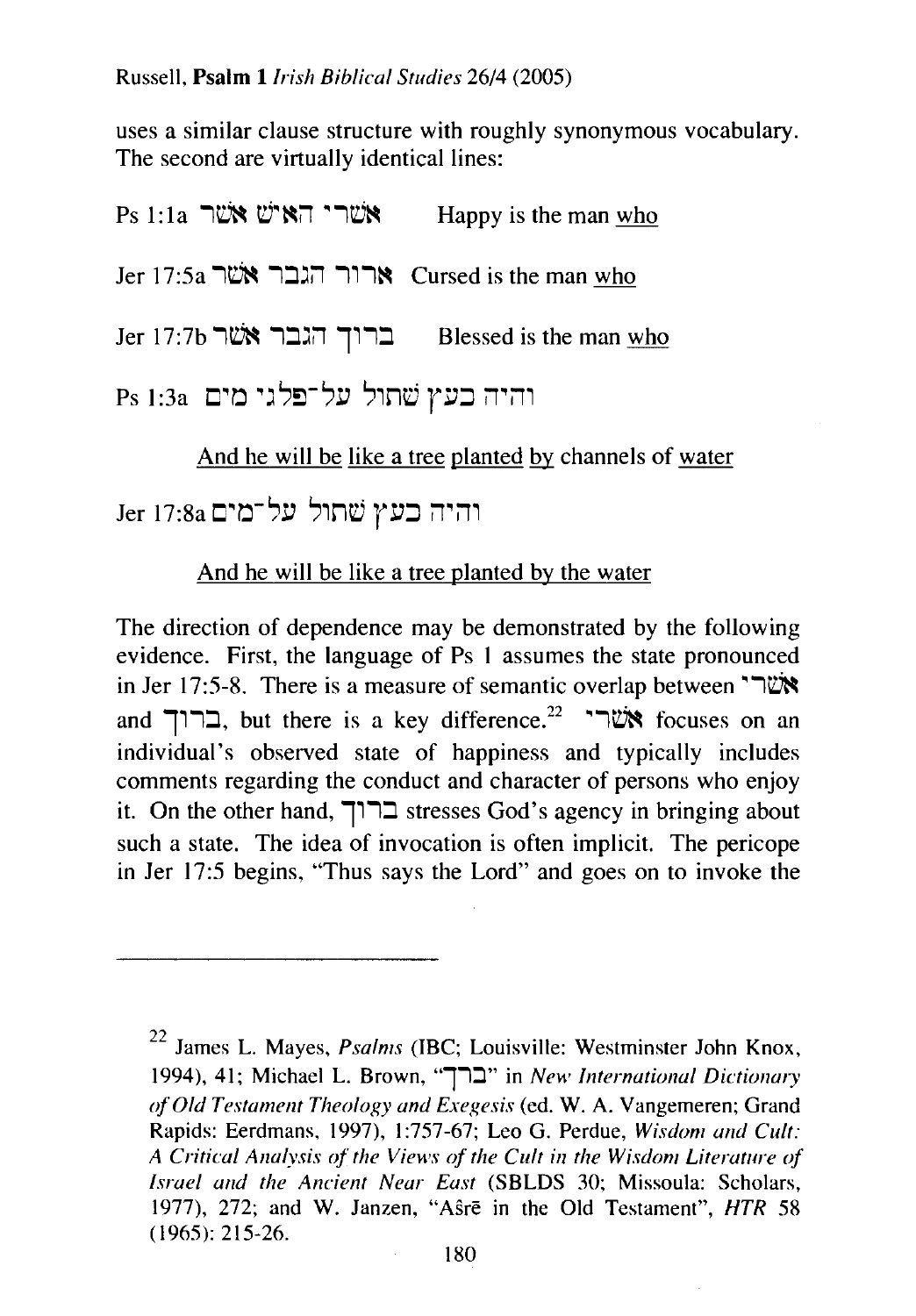curses and blessings of God depending upon the object of one's trust. Psalm 1 assumes this and simply describes the resulting states.<sup>23</sup>

Second, the linguistic shifts between וברוך and אישׂו//עבר are explained best by a line of dependence moving from Jeremiah to the<br>Psalter. Above the differences between ברוך and and "שרי Above the differences between  $T$ רי and  $\tilde{C}$  were discussed and a rationale given for the shift from Jeremiah to the  $P$ salm. Regarding the synonyms  $\Box$  and  $\mathbb{C}^*$ . the decisive evidence for the direction of dependence is their usage in blessing and curse formulas elsewhere in Jeremiah. Jeremiah 17 is the only context in which ברך  $\mathbf{c}$ ccurs with either  $\mathbf{c}$ רר  $^{24}$  Furthermore, given that  $\mathbb{C}^*$ ר האי $\mathbb{C}$  occurs in Jer 11:3 and 20:15, it seems unlikely that a shift to  $\Box$ גבר would occur in Jer 17 if it were dependent upon Ps 1.<sup>25</sup>

Third, Ps 1 construes Jeremiah's insistence on trust ( $\P$ חב) in terms of devotion to Yhwh's Torah. Both trust and Torah are themes throughout Jeremiah.<sup>26</sup> Psalm 1 focuses exclusively on devotion to

 $23$  It is interesting that the psalmist does not use "curse" language. Instead, he opts for a more subtle style to the same end. As W. Vogels, "A Structural Analysis of Ps I", *Bib* 60 (1979): 413, points out, the psalmist employs a partial acrostic technique. The first word of the poem ("1") describes the state of the "righteous" and final word (האבה) describes the destiny of the "wicked."

 $^{24}$  In fact, Jer 17:5 is the sole occurrence in the Hebrew Bible of  $\Box$ רר ארר. 128:4. 12:4. ברך גבר  $\blacksquare$ : is found elsewhere only in Ps 128:4.

 $^{25}$  בארך האיש also occurs in Deuteronomy and the Deuteronomistic corpus (Deut 27: 15; Josh 6:26; and 1 Sam 14:24, 28).

 $^{26}$  במח  $\,$ ccurs in Jer 5:17; 7:4, 8, 14; 9:3; 12:5; 13:25; 17:5, 7; 23:6;  $\,$  $28:15$ ; 29:31; 32:37; 33:16; 39:18; 46:25; 48:7; and 49:4, 11, 31. הורה occurs in Jer 2:8; 6:19; 8:8; 9:12; 16:11; 18:18; 26:4; 31:33; 32:23; and 44:10,23.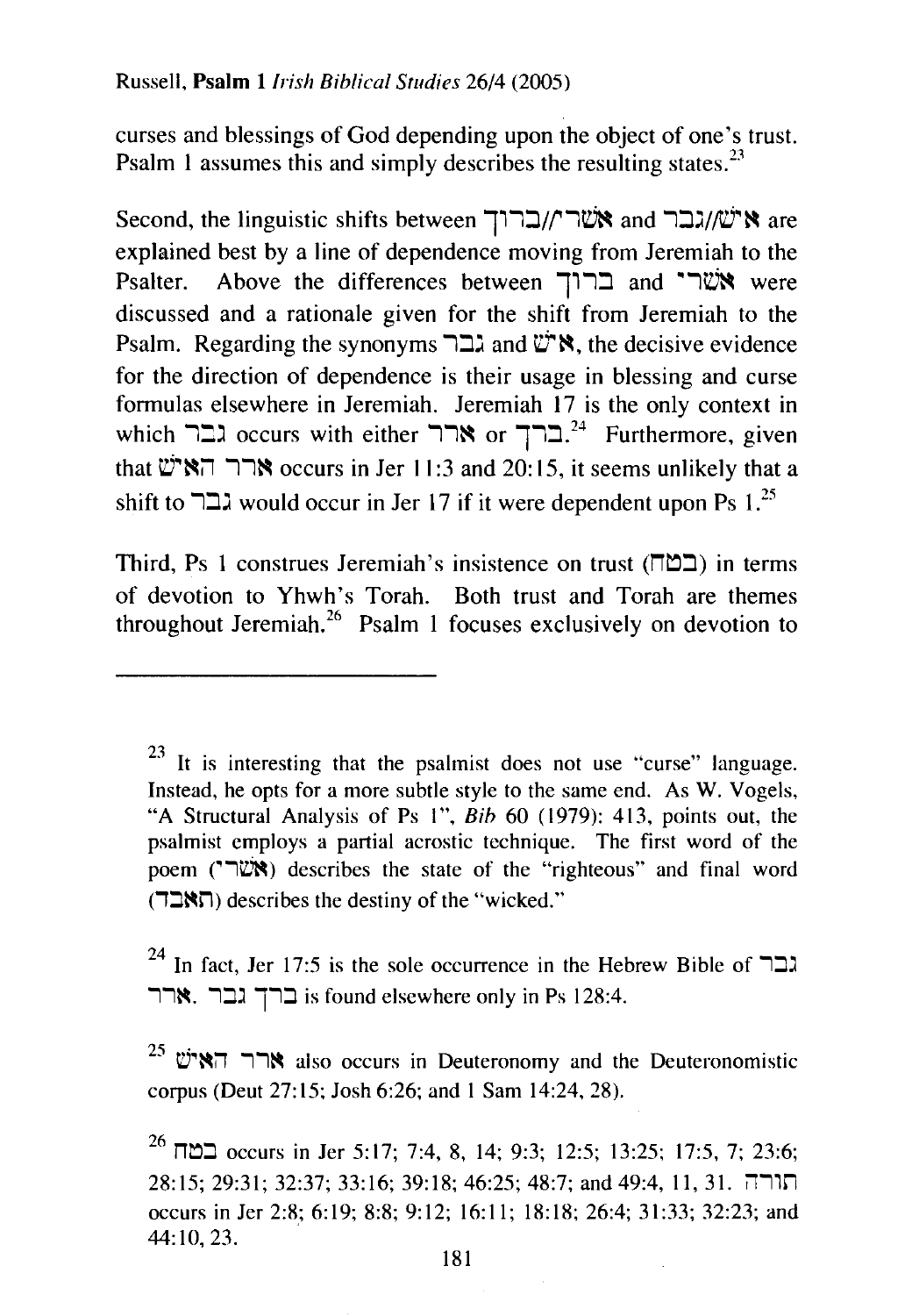Russell, Psalm 1 *Irish Biblical Studies* 26/4 (2005)

Torah. Again it seems unlikely that Jeremiah would modify Ps 1's distinctive message if the prophet were drawing upon it for inspiration. On the other hand, the change from trust to Torah devotion allows the psalmist to emphasize two related points: (1) Torah devotion is a natural outflow of trust in Yhwh and (2) Torah devotion is not a panacea that operates apart from a vital relationship with Yhwh.

Last, there are two key differences in vocabulary that betray the line of dependence. Both Ps 1:3 and Jer 17:8 describe the tree's ability to bear fruit despite circumstances:

Ps 1:3b אשר פריו יתן בעתו ועלהו לא־יבול

That brings forth its fruit in its season and whose foliage does not whither

ולא ימיש מעשות פרי Jer 17:8d

And it does not cease to bear fruit

Psalm 1's deviation from Jer 17 is caused by an allusion to Ezek 47:12.<sup>27</sup> Furthermore, the use of  $\sharp \forall z$  in Ps 1:3a is exegetical as it adumbrates the allusion to Ezek  $47:12$  by associating the sustaining waters with those which flow out of Zion.<sup>28</sup> If Jeremiah is quoting the psalmist, why drop  $?$ פלגי $?$ 

 $27$  See below.

in Ps 46:5 and Ps 65,10. In Isa 30:25 Note especially the use of  $\lambda^2$  in Ps 46:5 and Ps 65,10. In Isa 30:25 and 32:2, it also describes waters flowing from God. For discussion of these texts, see Creach, "Like a Tree Planted by the Temple Stream", 41-42.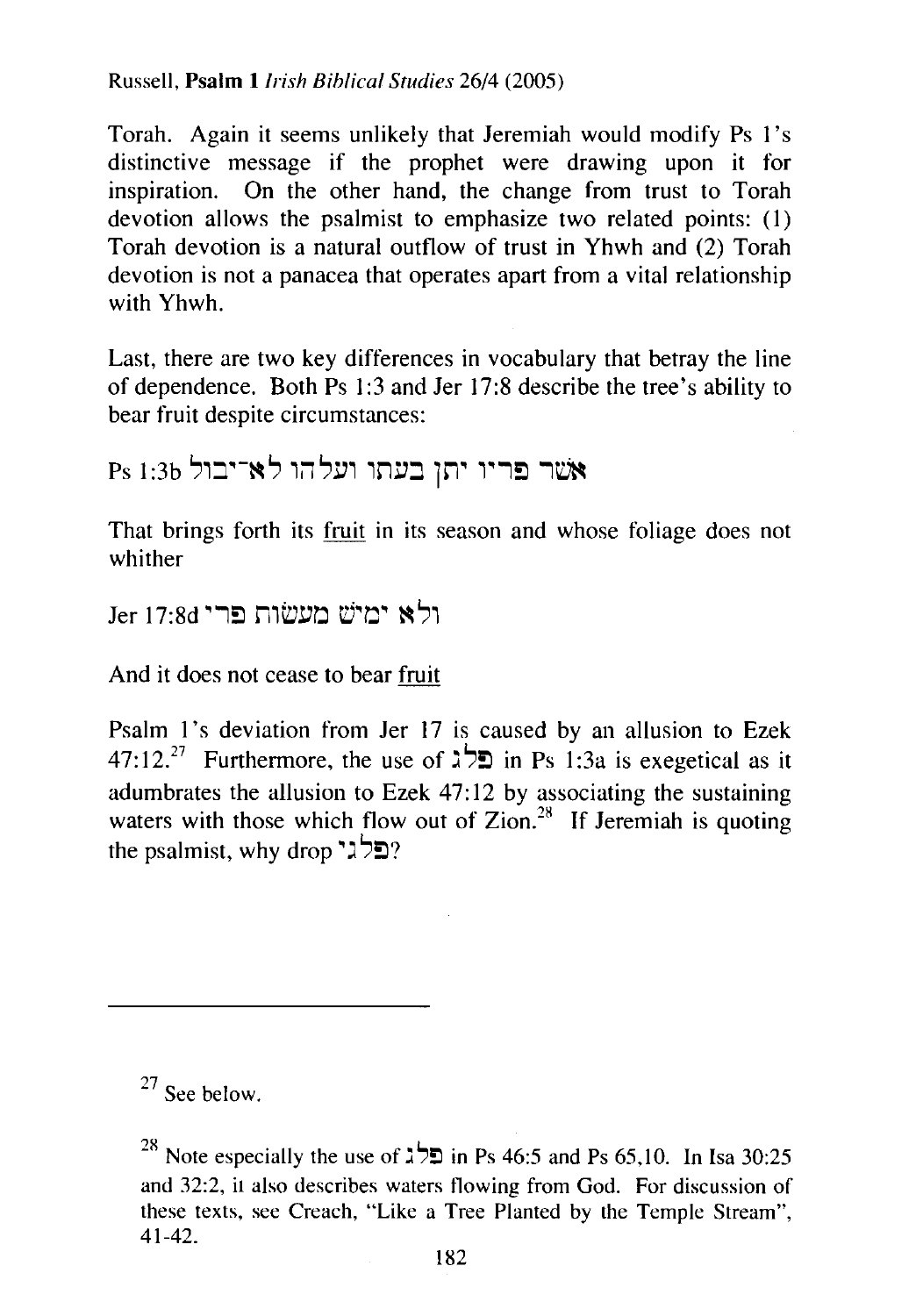William Holladay has objected to this proposed line of dependence.<sup>29</sup> His main arguments may be summarized briefly. First, he argues that Jer 12:1-2 and Jer 17:5-8 share links with elements of Ps 1. Thus, since two different contexts in Jeremiah exhibit links to different parts of Ps 1, they are most likely dependent on the psalm. Second, he avers that Jer 17:5-8 is more "dynamic" than the "static" Ps 1, because Jeremiah employs drought language for both the righteous and the wicked.

Holladay's first argument is the stronger of the two. The points in common between Jer 17:5-8 and Ps I have already been discussed. Jeremiah 12:1-2 shares the following with the psalm (according to Holladay): 1) both use the phrase ררך רשעים (Jer 12:1, Ps 1:6); 2) Jeremiah's charge (12:1) that the wicked "succeed"  $(\overline{\phantom{a}}\ \overline{\phantom{a}}\ )$  is a possible reversal of Ps 1:3-4; 3) in another reversal of Ps 1:3, Yhwh is accused in 12:2 of planting  $(T\Box)$ ) the wicked; and 4) in a final reversal of Ps 1:3-4, the wicked bear fruit (עשו פרו).

Under close scrutiny, this evidence does not support a direct line of borrowing from Ps 1 to Jer 12. First, the evidence proffered in this study strongly suggests a direction of dependence from Jer 17 to the psalmist. Second, Jer 12: 1-4 takes the form of a complaint (lament) against God. Its basis lies in the assumption that, in a just world, the righteous will prosper over the wicked. This is the basic theological perspective of Deuteronomy and undergirds many similar complaints in the Hebrew Bible (e.g., Hab 1:13). In the reading proposed here, Ps 1 is offering a reinterpretation this theology  $-$  one which specifically denies that material blessing is the necessary mark of divine blessing. Third, the arboreal imagery in 12:1-2 fits well in its immediate context (cf. 11:16-19, and 12:10-13) and thus there is no need to posit Ps I as its source. Furthermore, 12:1-2 has linguistic ties with 17:5-8. In particular, they share in common the word  $\ddot{\mathbf{u}}$ שר

<sup>29</sup>William L. Holladay, *Jeremiah 1: A Commentary on the Book of the Prophet Jeremiah Chapters* /-25 (Hermeneia; Philadelphia: Fortress, 1986), 376-77 and 489-90. See also William L. Holladay, "Indications of Jeremiah's Psalter", *.IBL* 121 (2002): 248-49.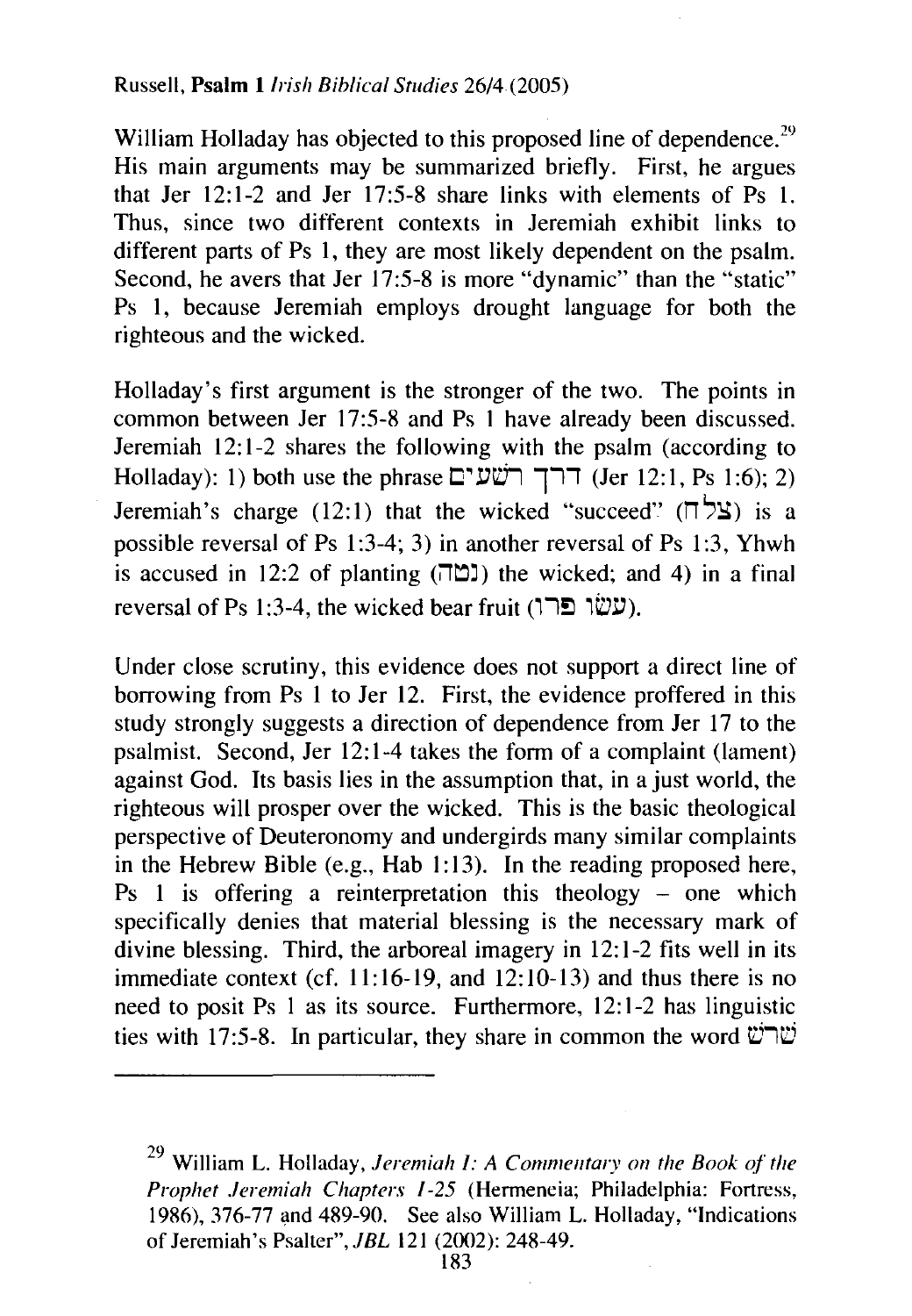and the phrase ישה פרי Jeremiah 17:5-8 seems to answer Jeremiah's charge in 12:1-2. Fourth, the linguistic links between Ps I and Jer 12 are not strong enough to support a claim of dependence. רך רשעים is a rare phrase in the Hebrew Bible. But, given that its highest frequency of use occurs in Proverbs, it appears to have ties to wisdom circles.<sup>30</sup> (Jer 12:2) is synonymous with  $\forall \Gamma \psi$  (Ps 1:3, Jer 17:8), but <sup>2</sup>טע occurs frequently in Jeremiah and has ties to the immediate context  $(11:17).^{31}$  If the writer was indeed drawing from Ps 1, the use of  $\omega$ תל rather than the rarer  $\forall n\omega$  disguises rather than highlights the alleged allusion.<sup>32</sup> Similarly,  $\overline{D}$  S is used regularly in Jeremiah.<sup>33</sup> In Jer 12:1, it occurs in parallel with  $\vec{v}$ . In three of the four passages in which  $\vec{v}$  means "prosper," it is used of the wicked (Job 12:6, Jer 12:1, and Lam 1:5). Also, a noun form occurs in Ps 73:12. In other words, the "success" language fits well into the lament genre, particularly those involving complaints about the prosperity of the wicked. Thus, it seems unlikely that Jer 12:1-2 is related directly to Ps 1.

Answering Holladay's second point, Creach has shown that, when compared with the use of the tree motif elsewhere in the

 $30$  Besides Ps 1:3 and Jer 12:1; it occurs only in Ps 146:9; Prov 4:19; 12:26; and 15:,9. The occurrences in Pss I and 146 appear related. Given that Jeremiah 17:5-8 draws from the wisdom tradition (cf. Instruction of Amenemope), it is more likely that ררך רשעים also from Israel's wisdom tradition rather than directly from Ps I :6.

 $31$  16 of 59 verbal occurrences of the root are found in Jeremiah (1:10; 2:21: 11: 17; 12:2; 18:9; 24:6; 29:5; 29:28; 31:5 [3x]; 31 :28; 32:41; 35:7; 42: 10; and 45:4).

<sup>32</sup> Outside of Ezekiel, which has five occurrences,  $\forall \vec{n}$  is found only in Ps 1:3; 92:14; Jer 17:8; and Hos 9:13.

 $33\,$  7 of 53 occurrences are found in Jeremiah (2:37; 5:28; 12:1; 13:7, 10; 22:30; and 32:5).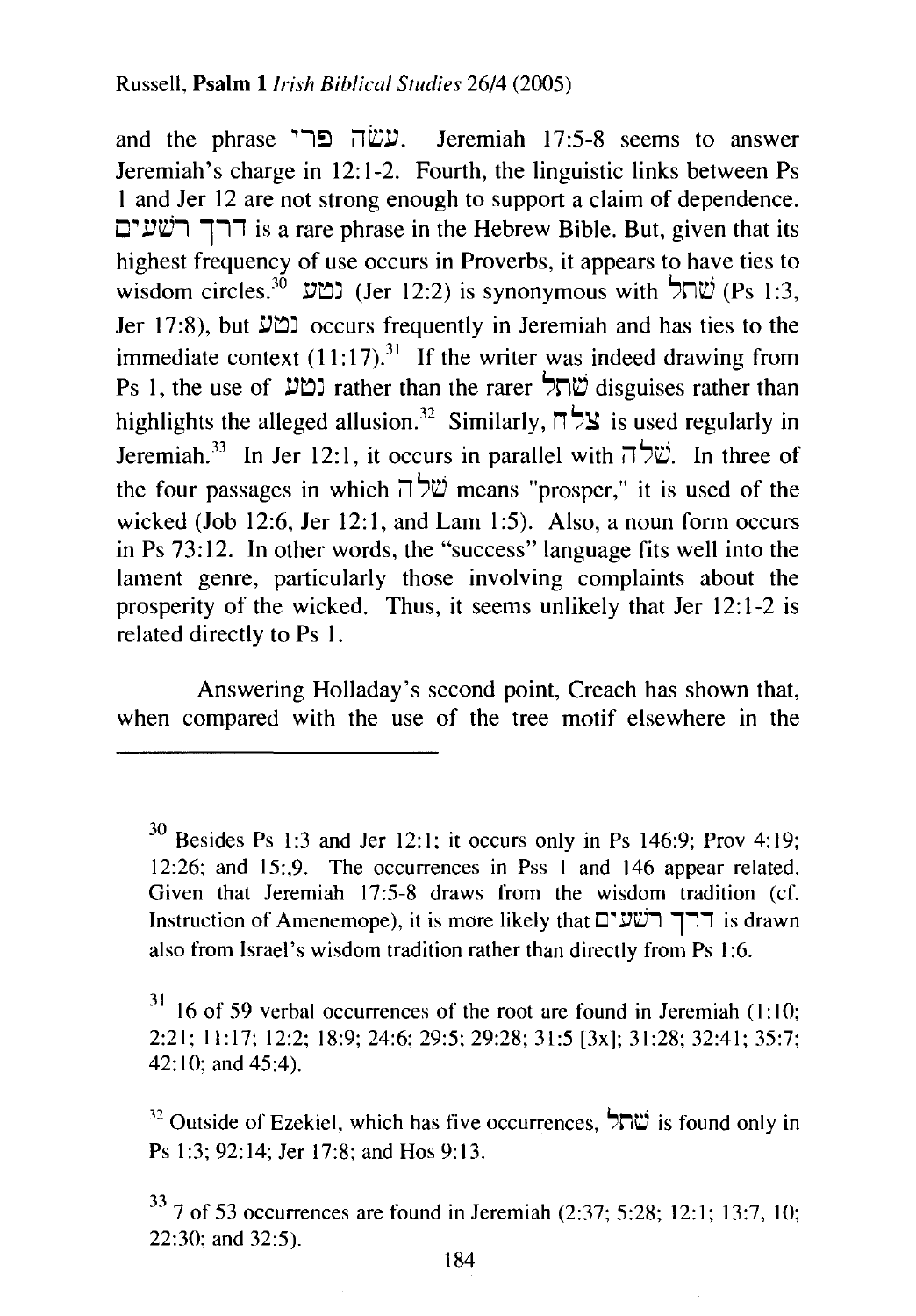Russell, **Psalm** *1/rish Bihlical Studies* 26/4 (2005)

ancient Near East, Jer 17:5-8 shows little innovation and in fact is closely patterned after the style of the Egyptian piece, "Instruction of Amenemope," whereas Ps 1 breaks the pattern.<sup>34</sup> The most obvious difference is that Ps 1 applies the imagery of the tree only to the righteous one whereas Jer 17 and Amenemope apply it to the wicked as well. The psalmist alludes to Jer 17 in order to use it toward an exegetical end in its definition of success (Ps 1 :3c) and not merely in a "static" imitation of a common motif,

The use of Jer 17:8 is the first of three allusions found in Ps 1:3. Psalm 1:3 describes the nature of the prosperity enjoyed by the one devoted wholly to Torah. The psalmist employs Jer 17:5-8 in order to emphasize that the arboreal imagery of the fecund tree does not imply exemption from the suffering and hardships of life. Jeremiah 17:8 reads:

They shall be like a tree planted by water, sending out its roots by the stream. It shall not fear when heat comes, and its leaves shall stay green; in the year of drought it is not anxious, and it does not cease to bear fruit. (NRSV)

The brevity of Ps 1:3a is expanded by the wider context of Jer 17:5-8 to remind the psalm's hearers that the righteous are not immune to seasons of heat and drought. This provides a key hermeneutical lens for reading the remainder of the Psalter. The life of faithfulness may be described as "happy" and "successful" but these realities exist and are experienced within the hardships of life rather than inoculating the righteous from the risks and suffering of human existence.

 $34$  For a translation of "Amenemope," see note 20. Creach, "Like a Tree Planted by the Temple Stream", 37-39. See also A. Cruells, "El just, un arbre sempre verd. El Salm I", *RCT* 14 (1989): 15-28.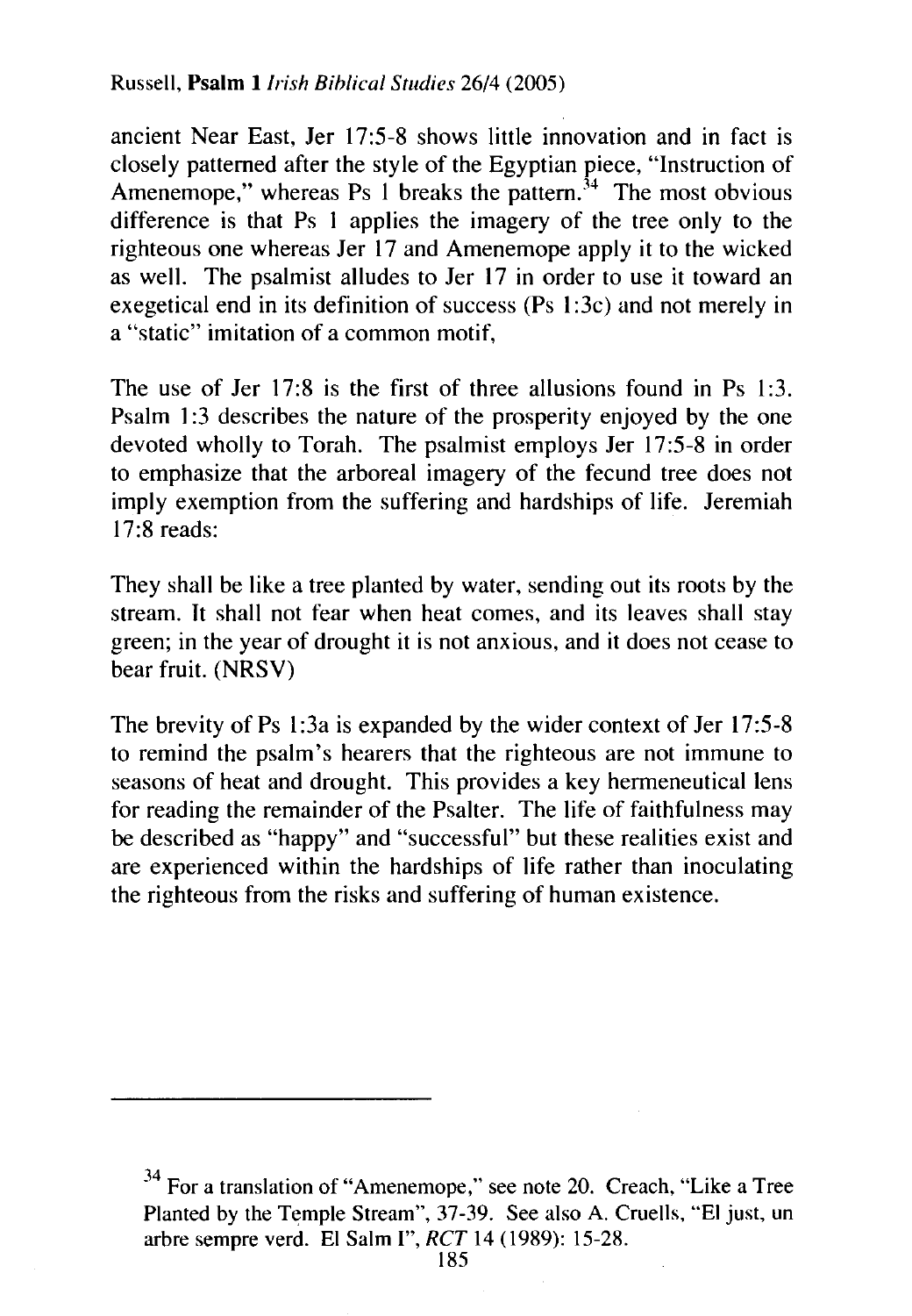# D. Ezekiel 47:12

The phraseology in common between Ps 1:3b and Ezek 47:12b is indicative of an allusive relationship: $35$ 

# אשר פריו יתן בעתו ועלהו לא־יבול Ps 1:3b

That brings forth its fruit in its season and whose foliage does not whither

לא־יבול עלהו ולא־יתם פריו Ezek 47:12b

Its foliage will not wither nor will its fruit fail

Given the density of the allusions in Ps 1:3, it appears likely that once again the psalmist is drawing upon the prophet and not viceversa. More substantively, this proposed allusion to Ezek 47:12 best explains the differences between Jer 17:8d and Ps 1:3 regarding fruit production (see above).

In verse 3, the psalmist employs a dense mixture of texts toward a theological end. If the use of Jer 17 highlighted the cruel realities of life, then the use of Ezek 47:12 points to that which sustains the righteous person. Ezekiel 47 describes a river flowing from Zion that provides sustenance for the flora and fauna that drink its waters. The imagery is idyllic and evokes the imagery of Eden and the tree of life.<sup>36</sup> The Torah devotion advocated by the psalmist provides an avenue for the righteous person to partake of the life giving waters,

<sup>35</sup> Creach, "Like a Tree Planted by the Temple Stream", 39-41; Sama, *Songs of the Heart, 43; Briggs, A Critical and Exegetical Commentary on the Book of Psalms,* 3; and Brown, *Seeing the Psalms,* 59-60.

<sup>36</sup> Briggs, *A Critical and Exegetical Commentary on the Book of Psalms,* 6; **H.** N. Wallace, "Tree of Knowledge and Tree of Life," *ABD,*  6:659; James Crenshaw, *The Psalms: An Introduction* (Grand Rapids: Eerdmans, 2001 ), 77; and Brown, *Seeing the Psalms,* 59-60.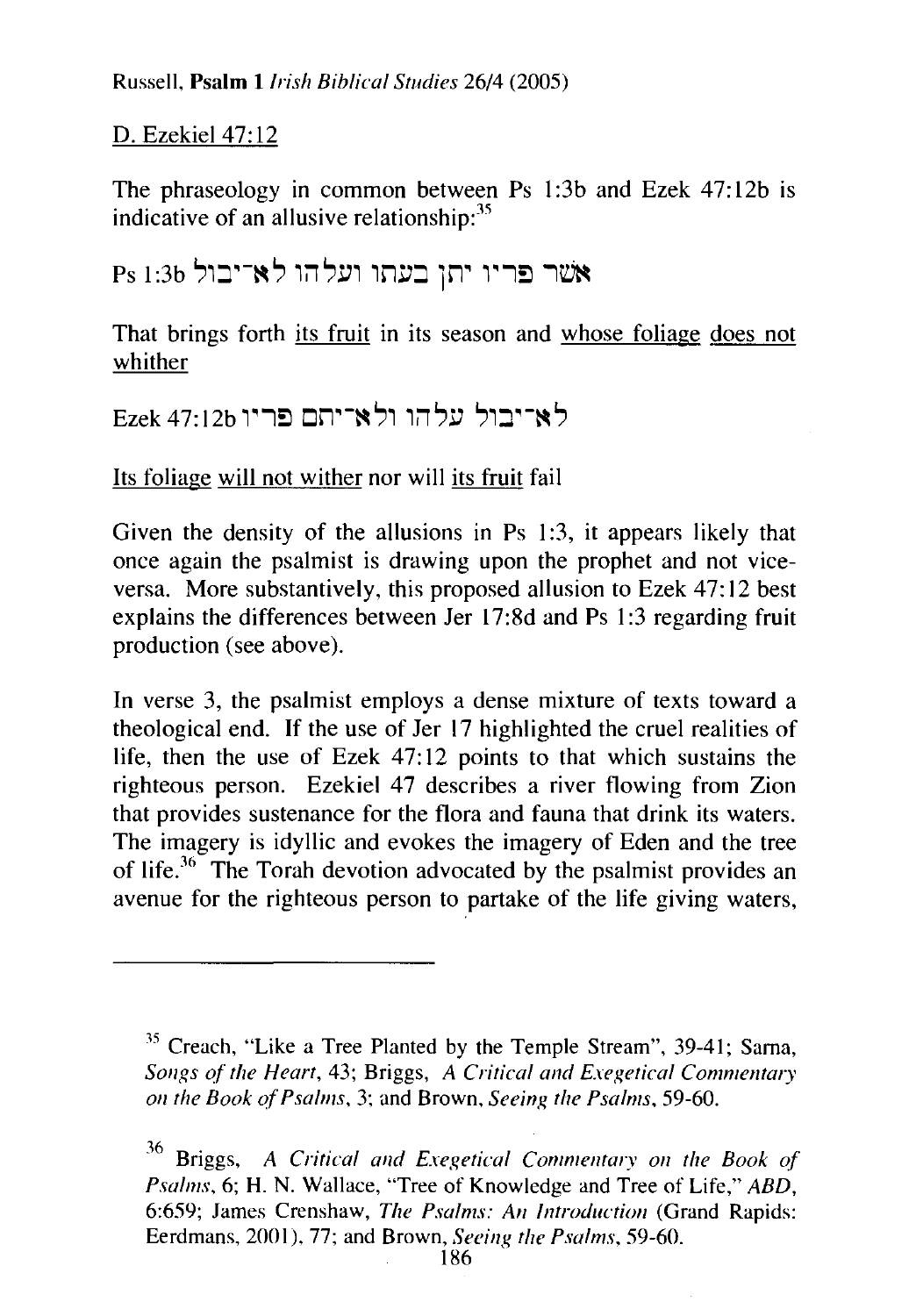Russell, Psalm *!Irish Biblical Studies* 26/4 (2005)

which will flow from the restored temple.<sup>37</sup> As mentioned above, this connection is strengthened by the psalmist's use of " $\lambda$ ?".

*E. Genesis* 39:3, 23

Psalm 1:3c offers a summation of the end result of the righteous life. $38$  Such a person will prosper. Its unequivocal assertion of success often troubles interpreters because it is viewed narrowly in terms of a deuteronomistic paradigm of material blessing for obedience and loss for disobedience.<sup>39</sup> The psalmist, however, is not so naive about such matters. On the heels of the tree imagery of 1:3ab, the psalmist alludes to another great leader in Israel's history – Joseph. Note the similarity between Ps 1 :3c and Gen 39:3b and 23b:

Gen 39:3, 23 ובל אשר הוא עשה יהוה מצליח

And [in] all that he was doing, Yhwh gave success

ורל אשר יעשה יצליח Ps 1.3c

And all that he does prospers

 $37$  Creach, "Like a Tree Planted by the Temple Stream", 41-45.

38 Some consider Ps 1 ,3c to be a later interpolation on metrical grounds. E.g., H. Bardtke in *BHS* and Hans-Joachim Kraus, *Psalms 1-59: A Continental Commentary* (Trans. by H.C. Oswald: Minneapolis: Fortress, 1993), 113.

39 James Crenshaw's recent remark *(The Psalms,* 58) is illustrative. He writes, "In this Psalmist's worldview no gray areas exist; people belong to one category or the other: good or evil. Those in the former group bear fruit; those in the latter group come to ruin. Given the preponderance of laments in the psalms that follow, such an interpretation seems remarkably simplistic, almost Pollyannish.'' Yet as seen in the discussion on Ps 1's use of Jer 17, not to mention a canonical reading of Ps 1:3 in light of the Psalter, this concern is not even an issue in the text itself.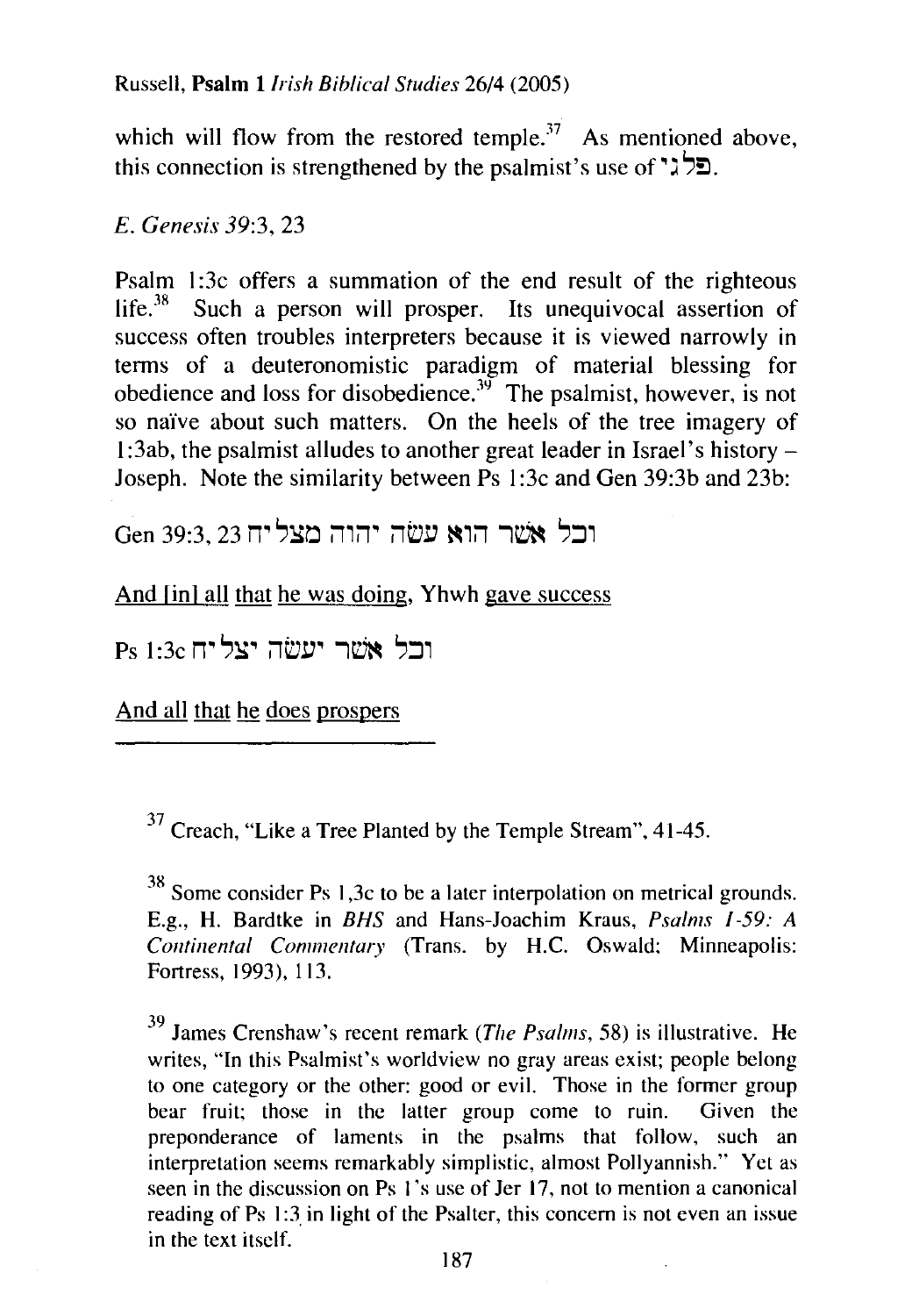The above comparison of the language demonstrates a virtual word for word correspondence with the principal differences being the explicit indication in Gen 39 of divine agency and the type of verb form employed in each context.<sup>40</sup> Psalm 1 refrains from emphasizing God's activity until its concluding verse.

Evidence for the direction of dependence is clear. First, Gen 39 narrates Joseph's rise in Potiphar's house and his subsequent imprisonment on account of Potiphar's wife's false accusation of sexual assault. Yet, the key recurring element that forms an inclusio around this episode is the assertion that Yhwh caused Joseph to prosper in everything that he did (Gen 39:2-3, 23). Joseph 's prosperity is linked to the narrator's repeated observation that "Yhwh was with him" (39:2-3, 23). The link between divine presence and  $\Box$   $\Im$  occurs also in Gen 24:40. Second, Hamilton argues that the use of participles in Gen 39:2-3, 23 (עשׂה [2x] and מצליח  $[3x]$ "suggests that such prosperity became a pattern."<sup>41</sup> In Ps 1, this pattern is assumed and becomes a general statement describing the outcome of a life devoted to Torah, i.e., God works to bring success to the righteous.

The genius of this allusion is its subtle interplay with the previous one to Josh 1 :8. Joshua 1:8 ends with a declaration of the result of diligent obedience to Yhwh's Torah:

אז תצליח את־דרכך ואז תשכיל

<sup>40</sup> The similarity of the phrases has been observed by a few commentators, most notably Nahum Sama, *Genesis: The Traditional Hebrew Text with the New JPS Translation* (The JPS Torah Commentary; Philadelphia: Jewish Publication Society, 1989), 369 n. 39:3. See also his discussion in Sama, *Songs of the Heart,* 43-44.

Victor P. Hamilton, *The Book of Genesis: Chapters 18-50* (NICOT; Grand Rapids: Eerdmans, 1995), 459-460.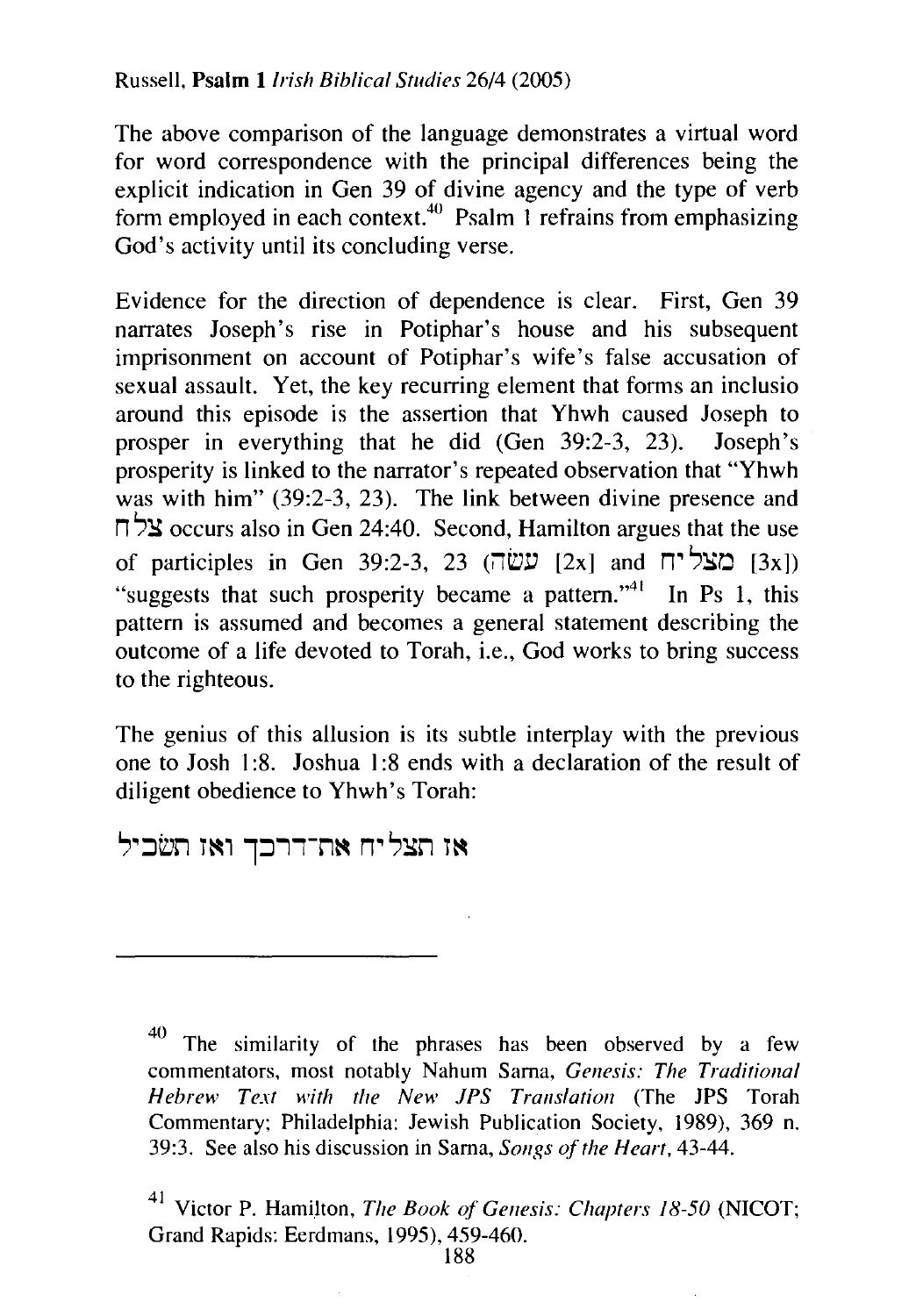Then you shall make your way prosperous and you shall be successful...

The psalmist could simply have written 1:3c by drawing once again on the phraseology of Joshua or by using the more common deuteronomistic term  $520^{24}$  Instead, the psalmist moves the Instead, the psalmist moves the attentive reader away from the victorious Joshua to an earlier hero in the faith of Israel, Joseph.<sup>43</sup> Coming on the heels of the application of the arboreal imagery from Jer 17 with its realistic portrayal of the peaks and valleys of human finitude, the use of the Joseph account serves to define success in terms of faithful service and perseverance in living out God's will rather than in terms of status or material prosperity. Whether in servitude to Potiphar or under the authority of the chief jailer, Joseph is portrayed, not as a cursed person, but rather as one to whom Yhwh brings success.<sup>44</sup> Thus, Ps 1 looks back

<sup>42</sup> Deuteronomy 29:8; 32:29; Josh 1:7-8; 1 Sam 18:5, 14, 30; 25:3; 1  $Kgs$  2:3; and 2 Kgs 18:7. For example, Deut 29:8 reads: תעשון '?::J rl~ 1 '?•::Jbrl. Given the psalmist's demonstrated penchant for closely worded allusion, it is striking that, in his "success" clause, the less common term is chosen ( $\Box$ צלח - Deut 28:29; Josh 1:8; Judg 18:5; lKgs 22:12; and 22:15). Of these, Deut 28:29 occurs in the negative and Judg 18:5 in a *hithpael* form. Joshua 1:8 does use  $\Box$  >  $\Box$  (note, however, two-fold use of  $\overleftrightarrow{\mathbf{C}}$  in Jos 1:7-8), but Psalm 1:3 moves away from the language of Joshua through the clause: ובל $\mathbb{R}$ .

<sup>43</sup> Cf. Bullough, "The Question of Metre in Psalm 1", 48. He notes the close similarities between Ps I :3c and Gen 39:3 and 39:23, but without explanation links Ps 1:3c with Josh 1:8.

44 Gerhard Von Rad's comments in *Genesis* (Rev. ed.; trans. J. H. Marks; OTL; Philadelphia: Fortress, 1972), 367 on Gen 39:23 are illuminating for our discussion:

Obviously the statement "Yahweh was with him" implies quite real protection and promotion in the matters of his external life, not, to be sure, protection from distress, but rather in the midst of distress. The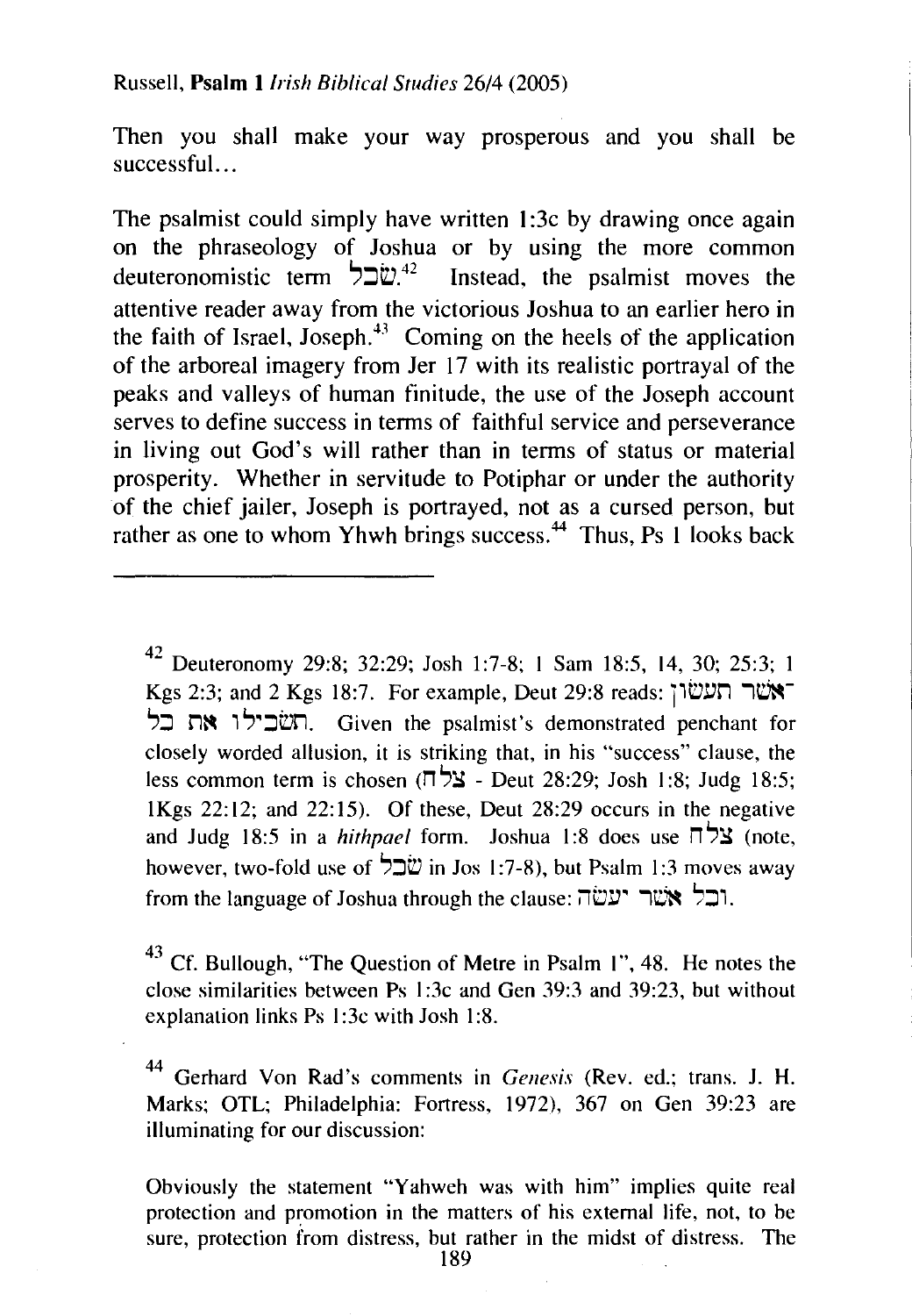on two pivotal leaders in Israel's history - Joseph and Joshua. Joseph is the first Israelite in Egypt; Joshua is the leader of Israel as the people return to the land promised by Yhwh. Yhwh used Joseph to preserve Jacob and his family in a time of famine; Yhwh empowered Joshua as the agent to lead Israel into the promised land. Their circumstances were different, but in both cases, Yhwh brought them prosperity in the sense that each carried out the divine will.

## **11.** Critical Implications

First, the psalmist's use of a variety of texts from ancient Israel demonstrates that Ps 1 is in fact a product of post-exilic times. This is hardly a novel conclusion, but by demonstrating that Ps **1** draws on both Mosaic Torah and the Prophetic Corpus (Former and Latter), it follows that sufficient time must have passed for the witness of these disparate literary works to have been inculcated into the consciousness of both the psalmist and his intended audience. Furthermore, given its late date and placement at the head of the Psalter, it seems at least plausible to suggest that Ps I may have been written specifically to serve as the first half of the dual introduction formed with Ps  $2^{45}$ 

Second, the psalmist shows an awareness of an expanded notion of Torah. The allusions to Joshua, Jeremiah, and Ezekiel point beyond the Mosaic Torah to other sacred books that the psalmist implicitly

narrator's theology is not so naïve. On the contrary, the way he combines emphatic belief in God's protection and presence with the "permission" of severe afflictions is amazing.

Cf. Bullough, "The Question of Metre in Psalm 1", 46. Bullough argues that Psalm 1 was composed in prose specifically to serve as an introduction or preface to the Psalter. Although most of his article seeks to demonstrate that Ps 1 is prose rather than poetry, he does aver that the allusions to Joshua and Jeremiah serve to support Ps 1 's function as an introduction.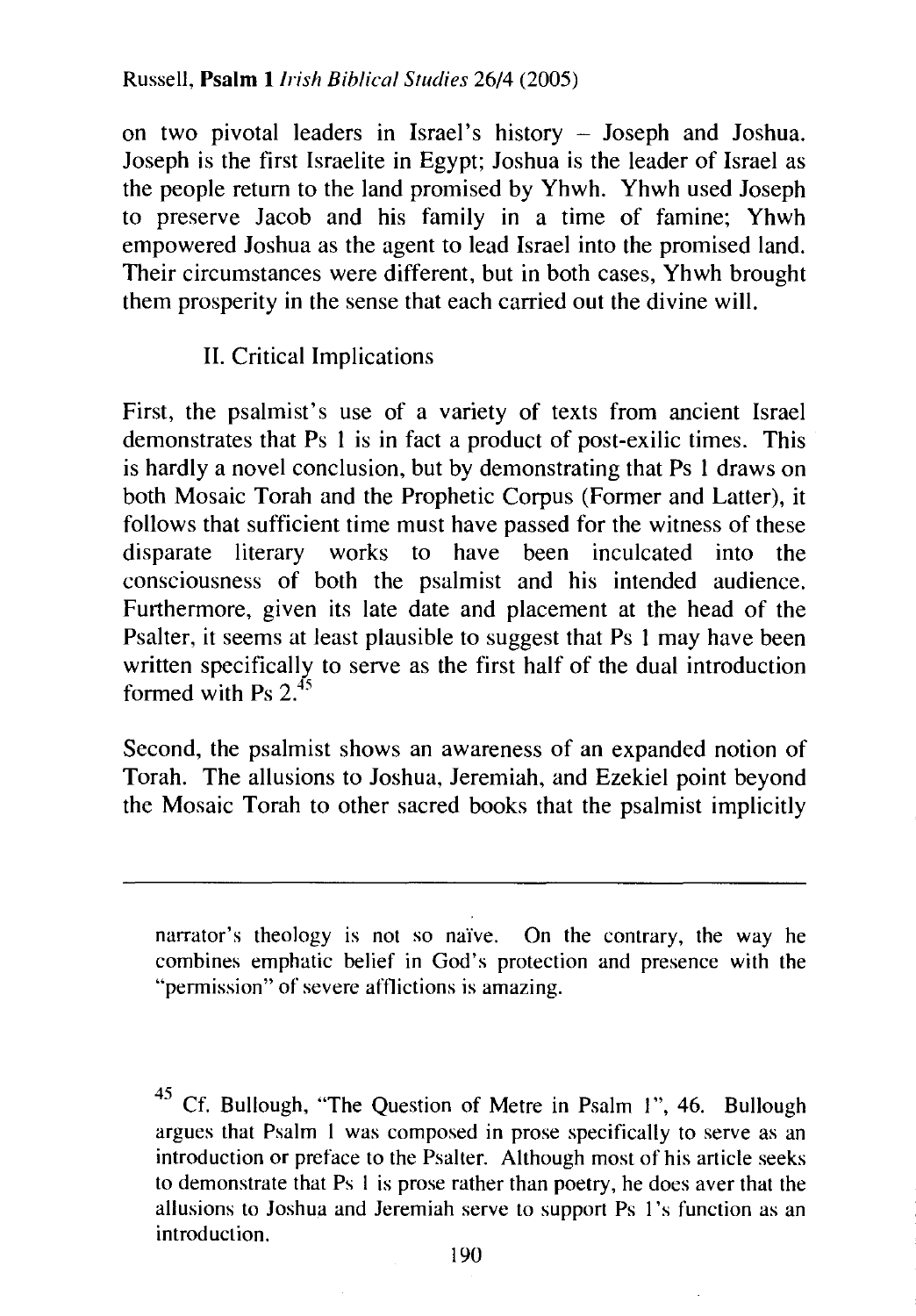commends as authoritative guides for the righteous.<sup>46</sup> Perhaps Ps 1 provides a witness to the process of canonization in the Second Temple period of ancient Israel.<sup>47</sup> This implicitly supports the overall hermeneutical function of Ps I in its elevation of the Psalter as a whole as Torah. Ostensibly, this expanded canon includes the Psalter as well. Childs writes,

Certainly in its final stage of development, Ps. I has assumed a highly significant function as a preface to the psalms which are to be read, studied, and meditated through its written form as sacred scripture. With the written word Israel is challenged to meditate day and night in seeking the will of God. Indeed, as a heading to the whole Psalter the blessing now includes the faithful meditation on the sacred writings which follow. $48$ 

<sup>46</sup> A slightly different approach to this is found in Jon D. Levenson, "The Sources of Torah: Psalm 119 and the Modes of Revelation in Second Temple Judaism", in *Ancient Israelite Religion: Essays in Honor of Frank Moore Cross* (eds. Patrick D. Miller, Jr., Paul. D. Hanson, and S. Dean McBride; Philadelphia: Fortress, 1987), 559-74. Levenson offers a corrective to the common assumption that Torah refers exclusively to the Pentateuch. This paper supports a textual view of Torah, but one that extends beyond the Pentateuch to include other texts accepted by the community as authoritative. For a narrower view, see Rainer Albertz, *A History of Israelite Religion in the Old Testament Period* (OTL; 2 vols; trans. by John Bowden; Louisville: Westminster John Knox, 1994), 2:556-63. Albertz argues that Torah specifically refers to the written Pentateuch.

 $47$  The force of this statement is significant to the degree that the composition of Ps I can be demonstrated to have occurred early on in the Post-Exilic period. Certainly a *terminus a quo* exists at the date of the latest text to which Ps 1 alludes. The Greek translation of the Psalter in the 2<sup>nd</sup> century B.C.E. serves aptly as a *terminus ad quem*.

48 Brevard S. Childs, *Introduction to the Old Testament as Scripture*  (Philadelphia: Fortress, 1979), 513.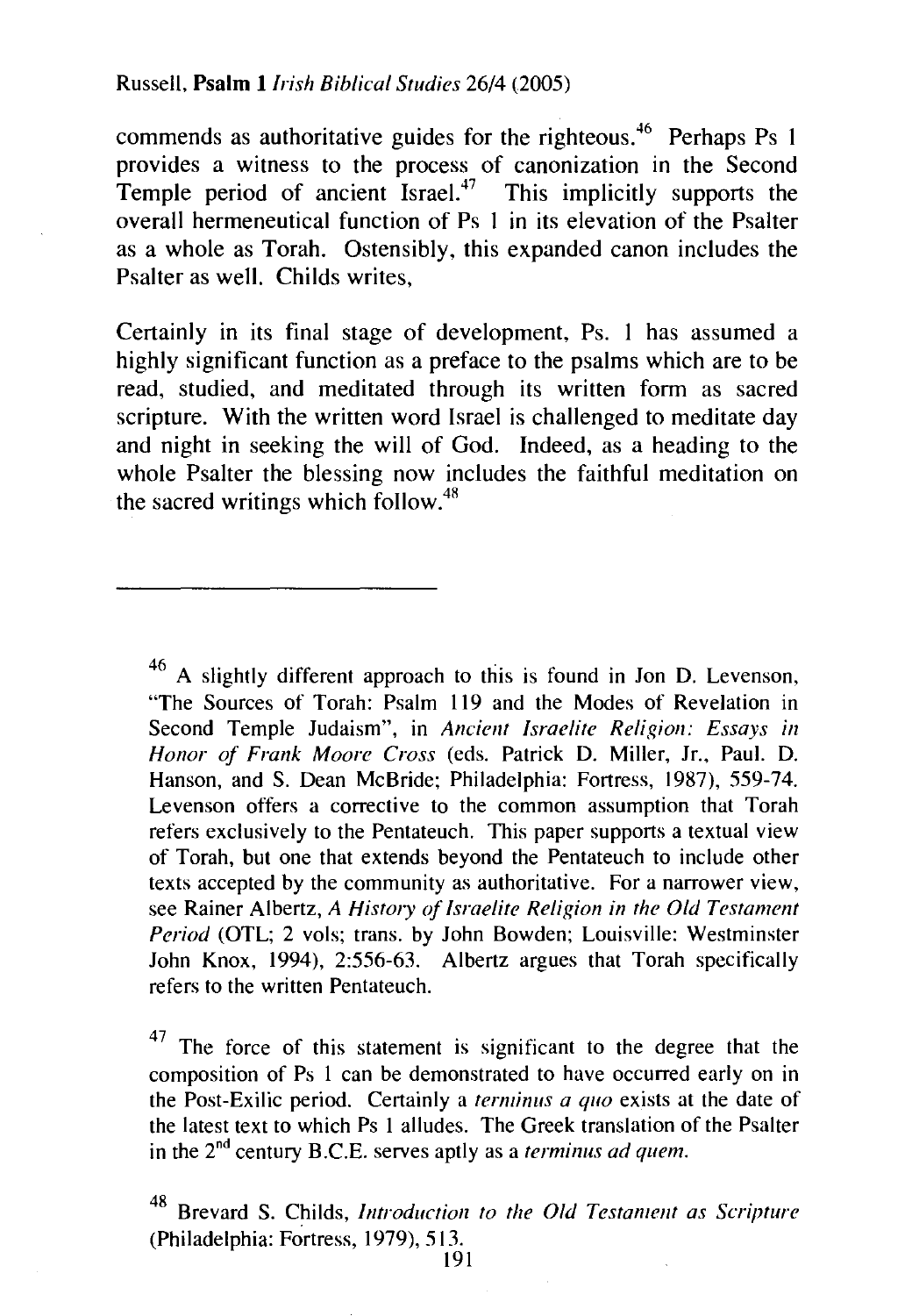Third, Ps 1 proclaims the need for constant meditation on Scripture by the faithful. The psalmist's words are more than merely prescriptive. Rather, the very language embodies the virtue extolled in the psalm. The author(s) of this text has in fact been shaped by Scripture in precisely the way advocated in the prosody. The psalmist's own words are a reappropriation of earlier Scripture. The allusive speech illustrates and fulfills tangibly the vocation of "meditating on Torah night and day."

Fourth, Ps 1 redefines success in terms of being near to God and implementing the divine will.<sup>49</sup> This moves the psalmist away from the vision of material prosperity present in Deut 27-28. Success does not mean an absence of suffering for the righteous. When read in light of the texts from which it was constructed, the arboreal simile of Ps 1:3 becomes a potent call to choose the way of life. McCann aptly writes, "The point of the simile is *not* that the righteous will not suffer, but rather that the righteous will always have in God a reliable resource to face and endure life's worst."<sup>50</sup> Even a casual reader of the Psalter is impressed by the high number of laments within the book. Yet, ultimately the Psalter moves from lament to praise and reaches its climax in the symphony of praise found in the Halleluyah hymns of 146-150. Psalm 146:5-9 is instructive in relation to Ps 1's redefinition of prosperity:

5 Happy are those whose help is the God of Jacob, whose hope is in the LORD their God, 6 who made heaven and earth, the sea, and all that is in them; who keeps faith forever; 7 who executes justice for the oppressed; who gives food to the hungry. The LORD sets the prisoners free; 8 the LORD opens the eyes of the blind. The LORD lifts up those who are bowed down; the LORD loves the righteous. 9 The LORD watches over the strangers; he upholds the orphan and the widow, but the way of the wicked he brings to ruin. (NRSV)

<sup>49</sup> J. Clinton. McCann, Jr., "Righteousness, Justice, and Peace: A Contemporary Theology of the Psalms", *HBT* 23 (2001):113-14.

*<sup>50</sup>*McCann, '"The Way of the Righteous' in the Psalms", 137.